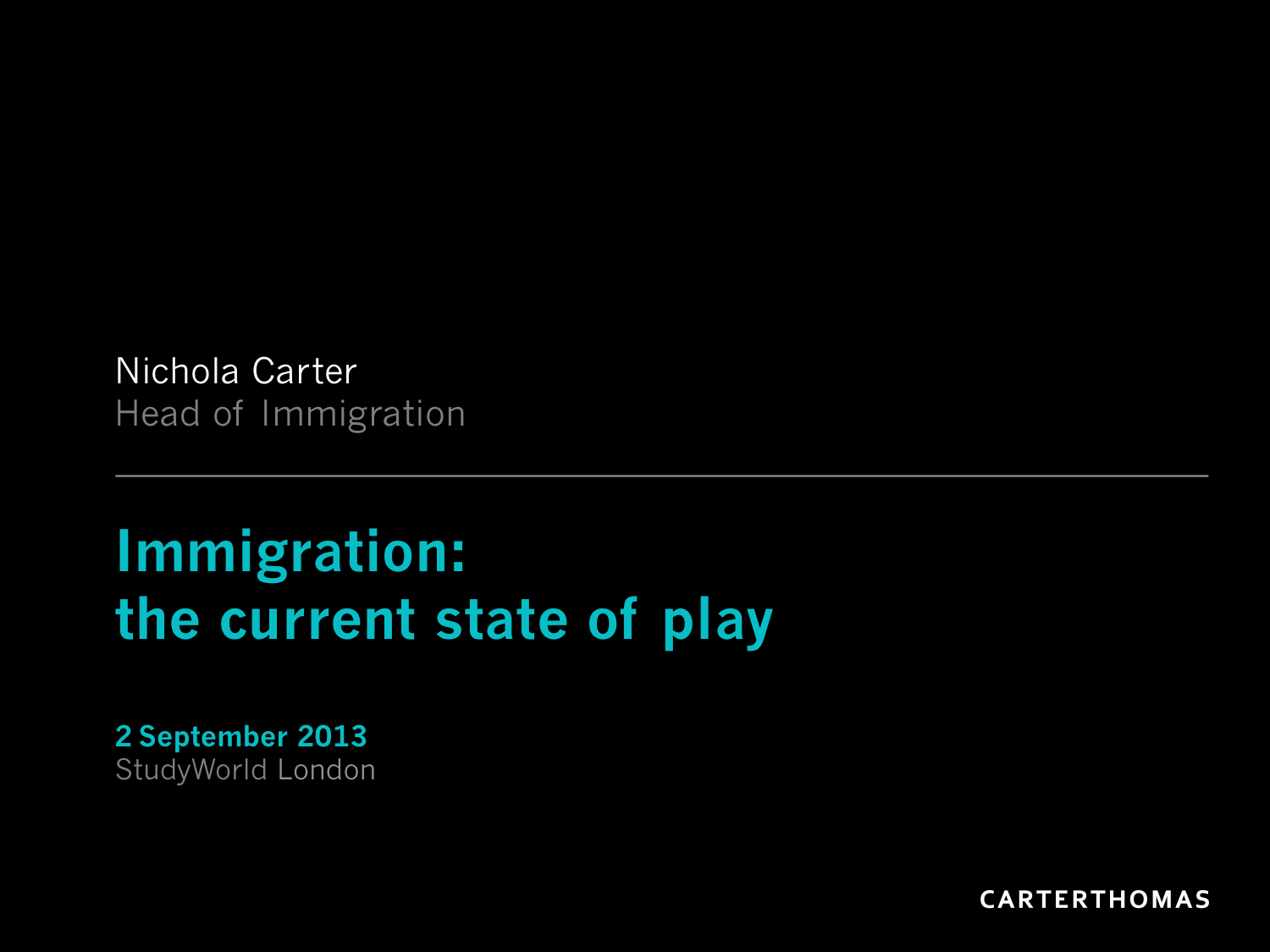## **Content**

- UKBA's transition to the Home Office
- The Genuine Student Rule (GSR)
- New opportunities: course offerings and partnership models
- Student visitors/extended student visitors: avoiding refusals
- Future developments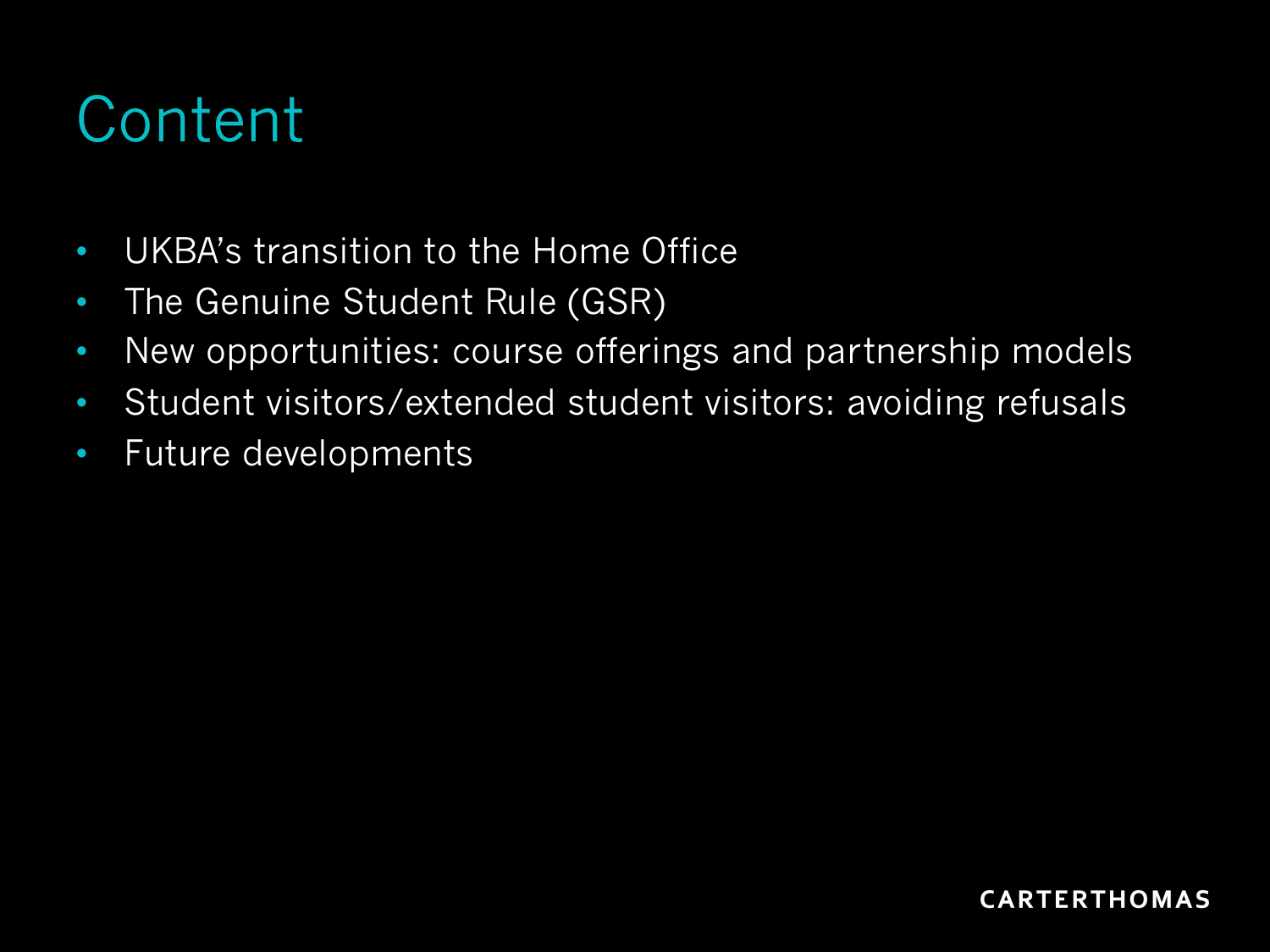# UKBA transition to the Home Office

The UK immigration system is operated by:

- UK Visas and Immigration (UKVI)
	- migration casework and customer contact
	- visas, asylum casework, appeals
	- business, growth and premium services
- Immigration Enforcement Directorate
	- immigration enforcements
	- detention and removals
	- operational intelligence (including public allegations)
	- foreign national offenders
	- immigration crime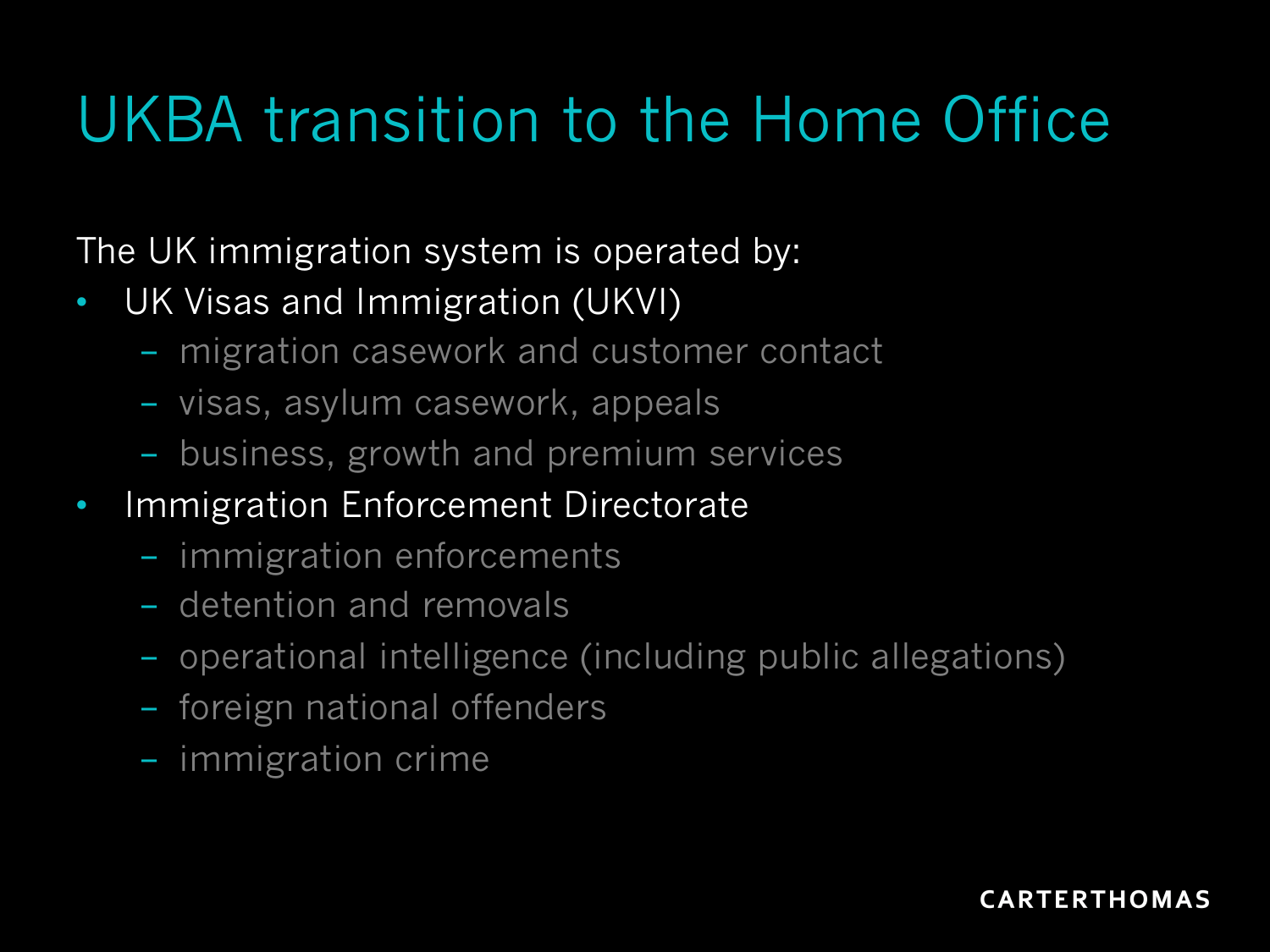# UKBA transition to Home Office

- Border Force
- Operational Systems Transformation Directorate
	- modernising immigration technology
	- identity and data integrity
	- performance, assurance and compliance
	- business strategy, analysis, design and change
	- strategic risk analysis
	- external engagement on growth
	- joint working across the immigration system

#### **CARTERTHOMAS**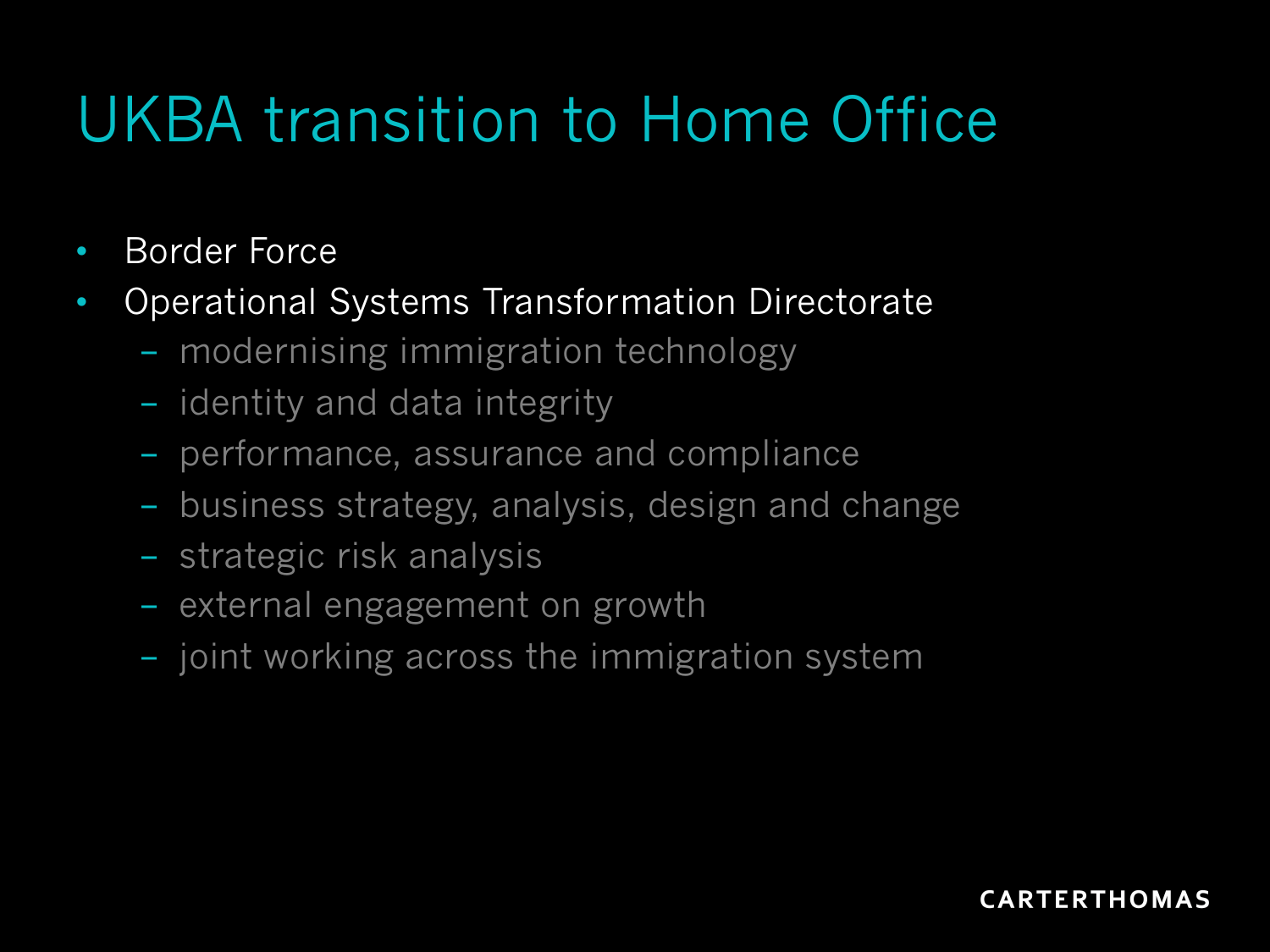# The Genuine Student Rule (GSR)

- December 2011 February 2012 pilot scheme
- 30 July 2012 Statement of Changes in the Immigration Rules HC 514
- Explanatory notes to HC 514: 'these changes are intended to be used sparingly'
- Introduced two new powers:
	- ECO to be satisfied that an applicant is a genuine student
	- ECO to refuse application where applicant fails to attend an interview without providing a reasonable explanation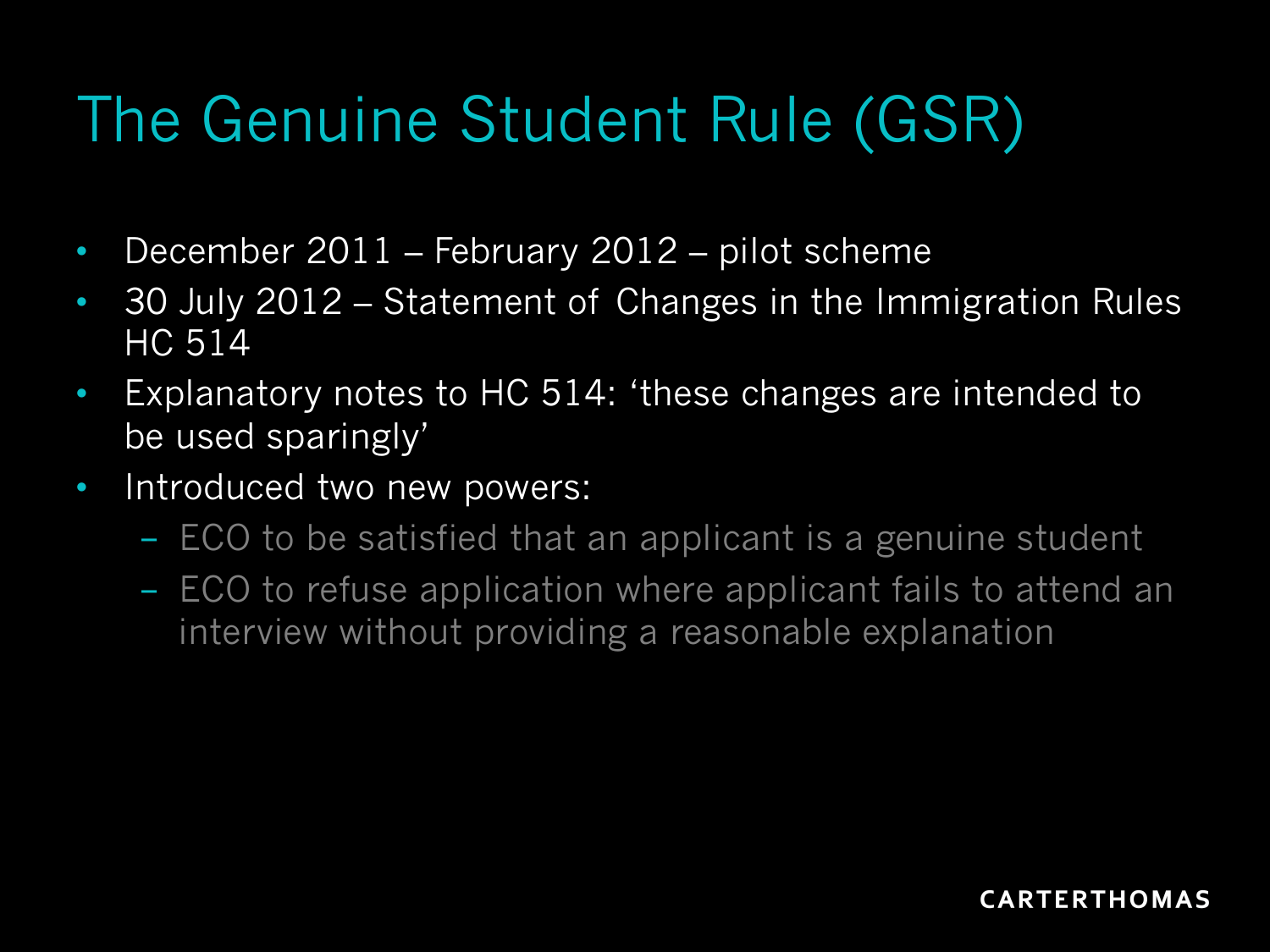# GSR immigration rules

### GSR: Immigration Rules (HC 395, as amended)

#### Paragraph 245ZV(ca):

*'The applicant must, if required to do so on examination or interview, be able to demonstrate without the assistance of an interpreter English language proficiency of a standard to be expected from an individual who has reached the standard specified in a confirmation of acceptance for studies assigned in accordance with Appendix A paragraph 118(b) (for the avoidance of doubt, the applicant will not be subject to a test at the standard set out in Appendix A, paragraph 118(b)'.*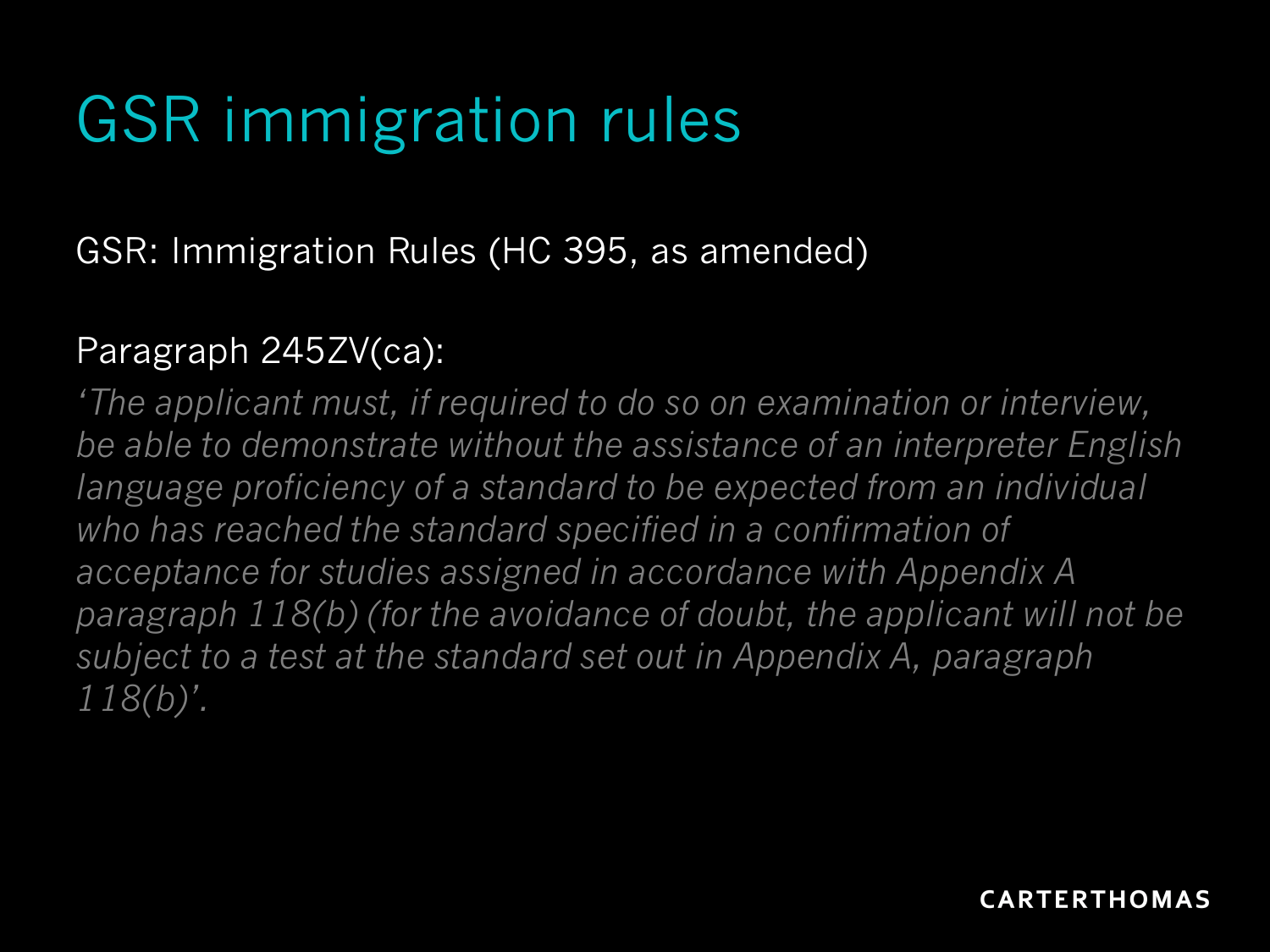# GSR immigration rules (cont.)

### Paragraph 245ZV(k):

*'The Entry Clearance Officer must be satisfied that the applicant is a genuine student. 245ZV(k) will not be applied to a national or the rightful holder of a qualifying passport issued by one of the relevant competent authorities listed in Appendix H'.*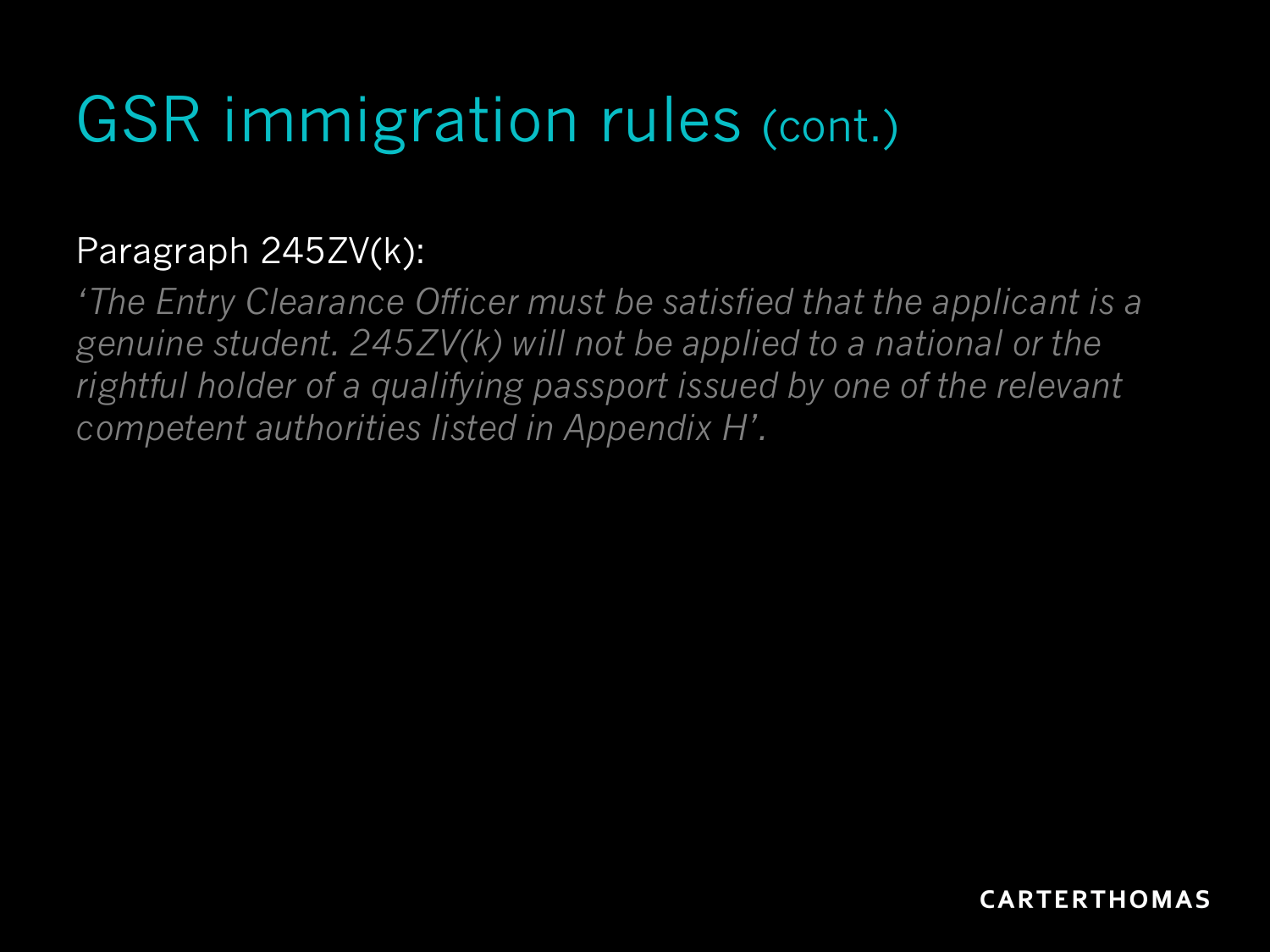# GSR immigration rules (cont.)

### General grounds on which entry clearance is to be refused Paragraph 320(7A):

*'where false representations have been made or false documents or information have been submitted (whether or not material to the application, and whether or not to the applicant's knowledge), or material facts have not been disclosed, in relation to the application or in order to obtain documents from the Secretary of State or a third party required in support of the application'.* 

### Paragraph 320(7D):

*'failure, without providing a reasonable explanation, to comply with a request made on behalf of the Entry Clearance Officer to attend for interview'.*

**CARTERTHOMAS**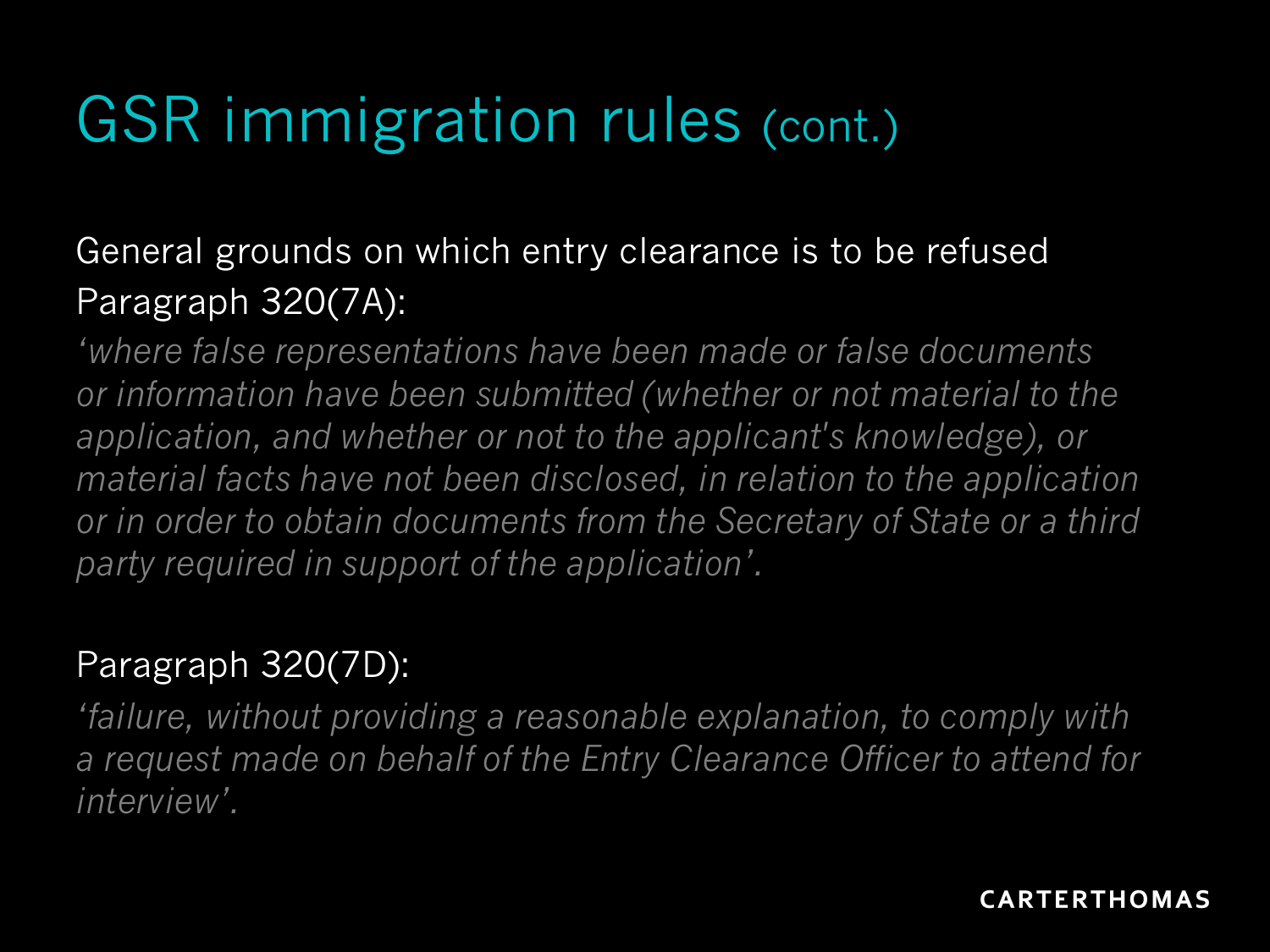# GSR internal guidance

Internal guidance to caseworkers and ECOs (STY02):

- Applications should not be refused under 245ZV(k) without interview unless:
	- i. the applicant has previously been refused because the ECO is not satisfied that he was a genuine student and there have been no material changes in his circumstances or new evidence since that refusal; *or*
	- ii. following a significant number of recent very similar or identical applications in that post, ECOs have satisfied themselves by interviewing a sample of these applicants that the applications are not genuine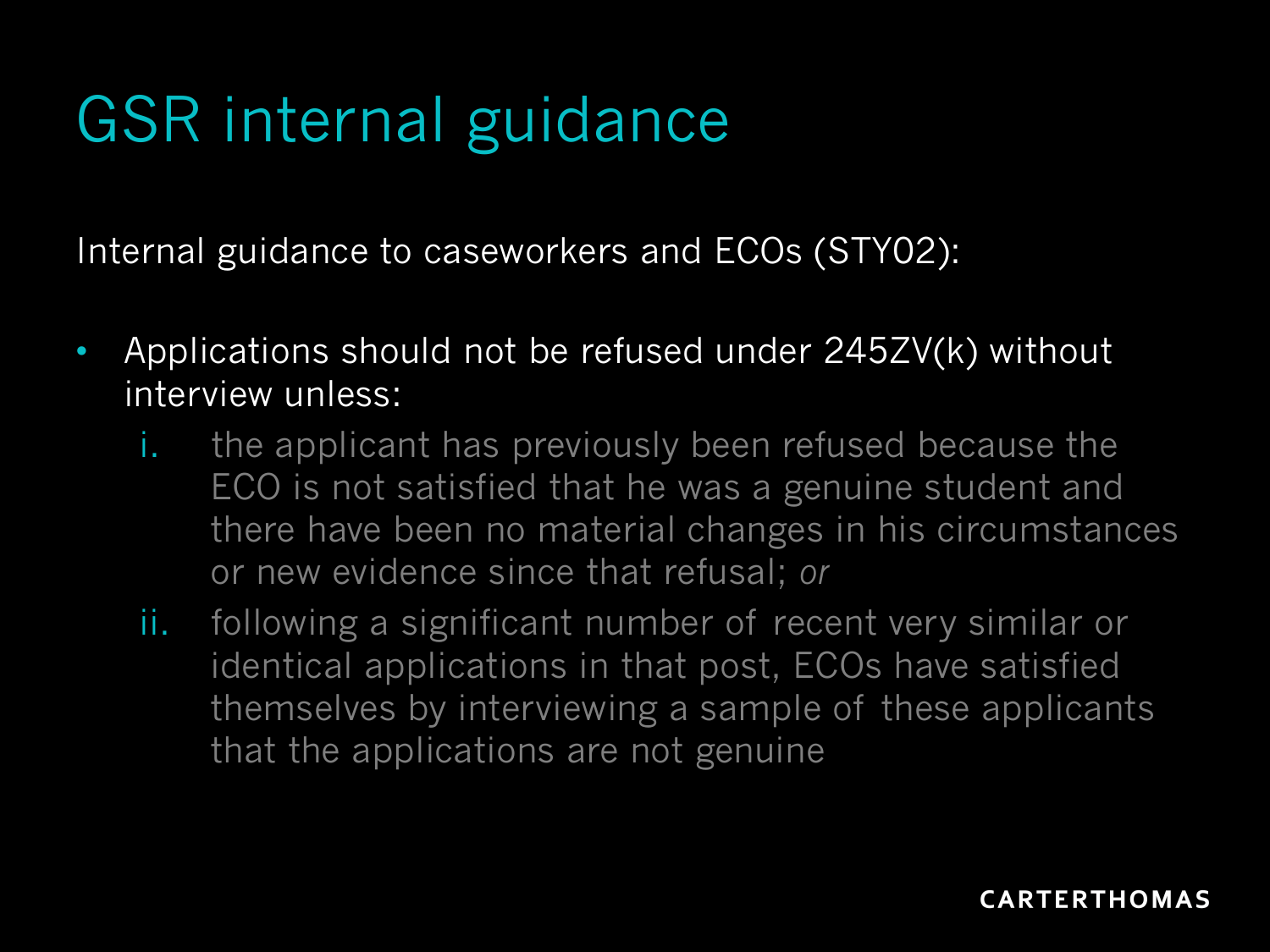ECOs to consider the application in the round and take into account the following factors about the individual:

- Immigration history
	- previous visa applications for the UK and other countries, compliance and reasons for any refusals
	- time spent in the UK or other countries and purpose
- Education history, study and post study plans
	- time since last period of study, sound reasons for returning to or commencing formal study, personal circumstances
	- knowledge and research into the course, Tier 4 sponsor and living arrangements in the UK, post study plans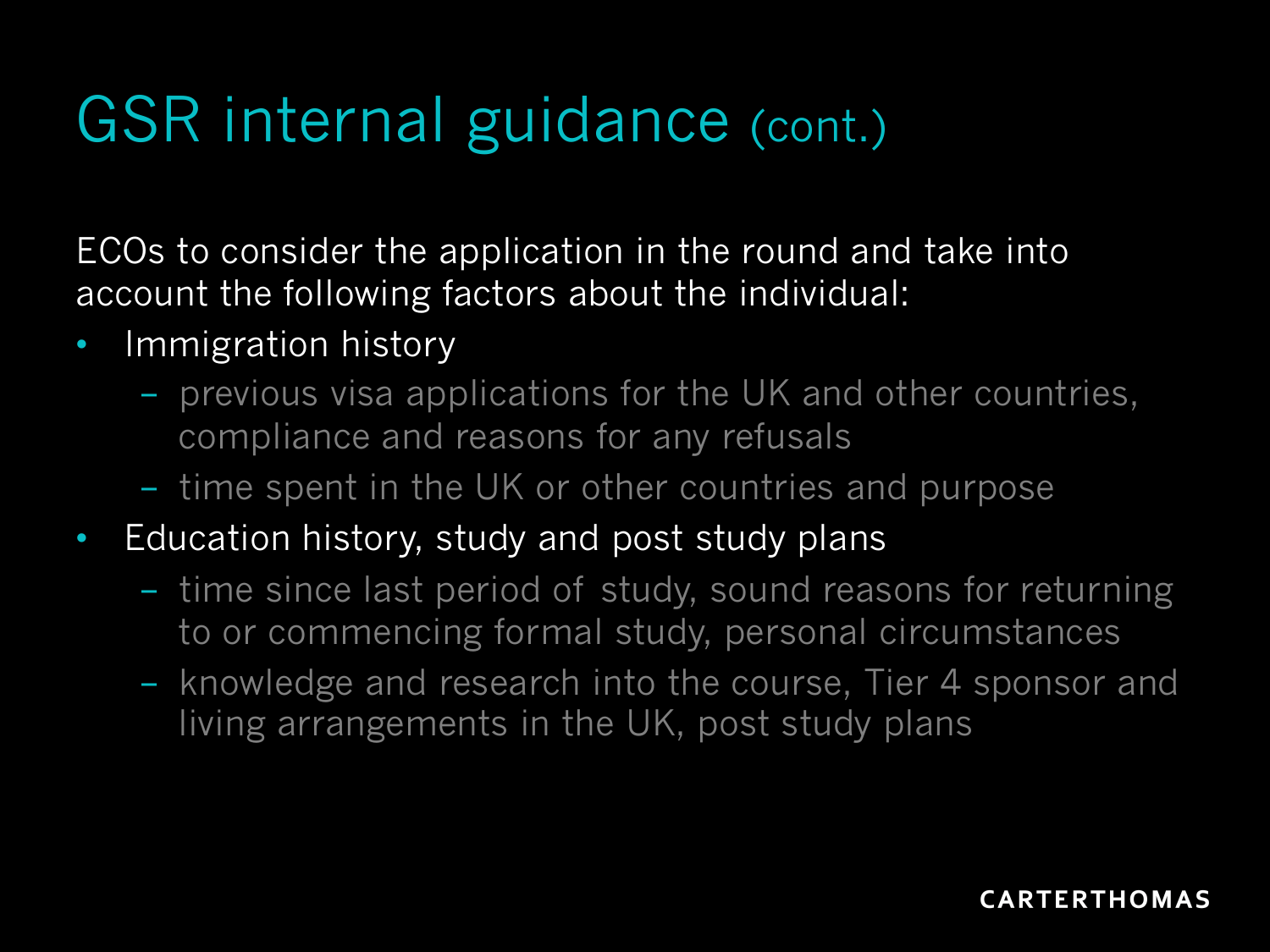### • Financial circumstances

- economic circumstances of the applicant in their country
- is there a credible income source?
- Course provider and agents
	- is the institution under investigation or otherwise of concern?
	- are there concerns about any agents involved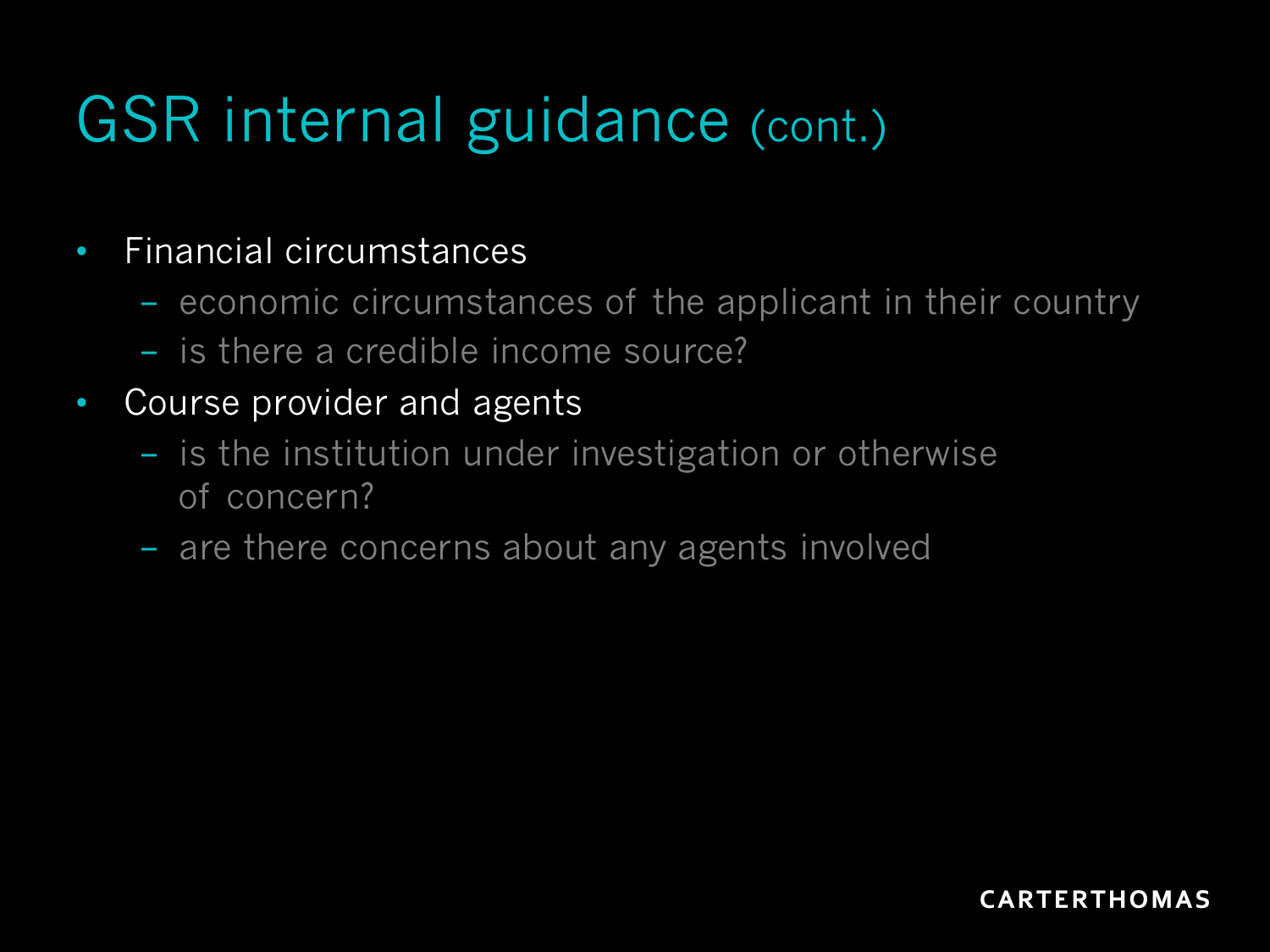### Internal guidance to caseworkers and ECOs (STY02):

*'The ECO's opinion on whether the applicant has the academic ability to study the proposed course is not a relevant consideration and should not form part of any conclusion reached. The academic ability of the applicant is a judgement for the sponsor to make with the benefit of its educational expertise. Similarly the fact that the course does not represent academic progression is not a decisive factor in this consideration'.*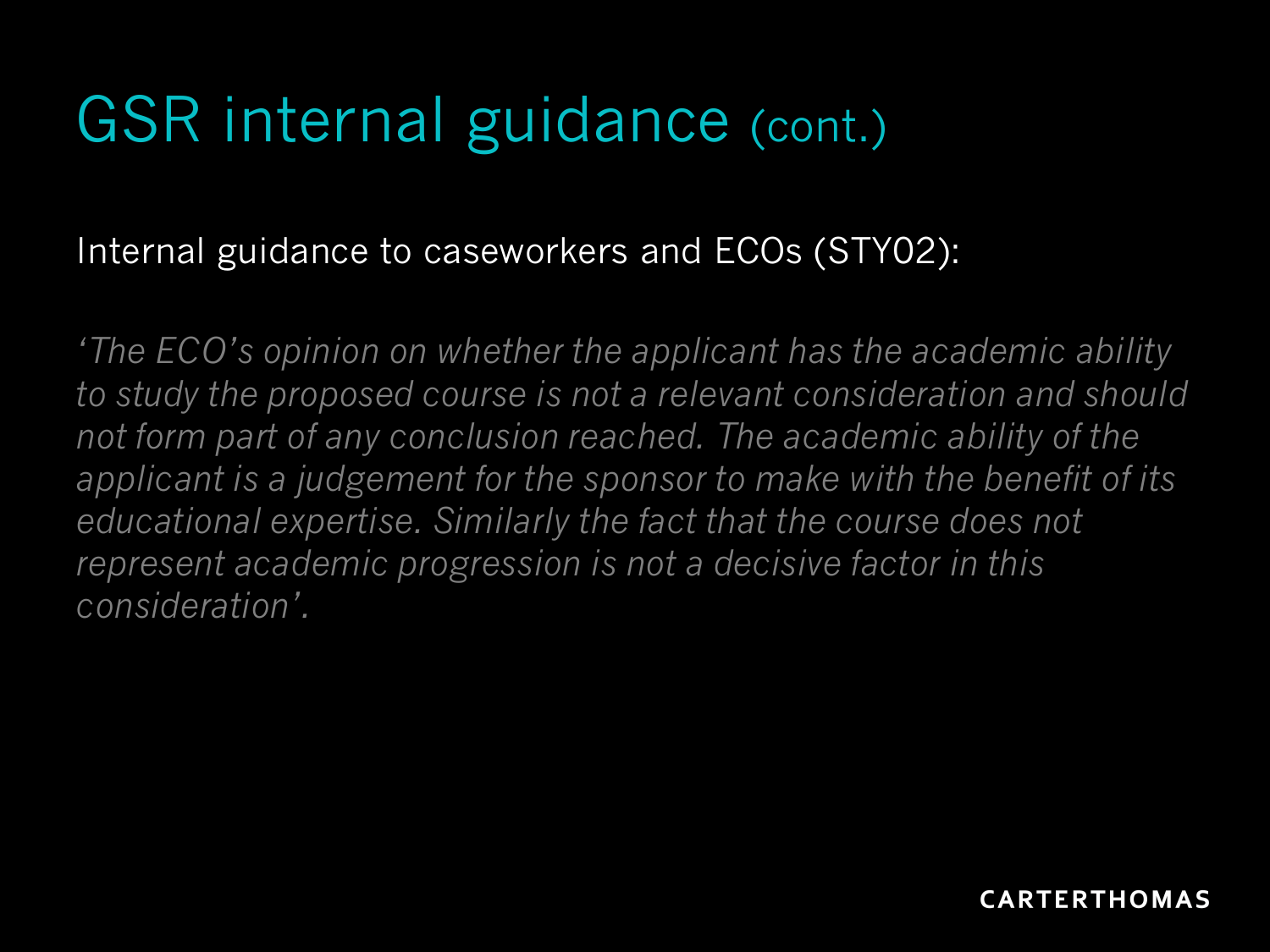### Internal guidance to caseworkers and ECOs (STY02) cont:

*'The relevance of the course to post-study plans, or vagueness about the nature of post-study plans, should not be used as a sole reason to refuse an applicant, rather it will be one of a range of factors to be considered in the round in assessing whether the student is genuine. In this context, whether the course will add to the applicant's employability or whether the course could be undertaken more cheaply in the applicant's home country should not be considered. For those considered to be genuine students, intention to leave the UK at the end of the course is not relevant as there are many bases on which an individually could lawfully remain in the UK'.*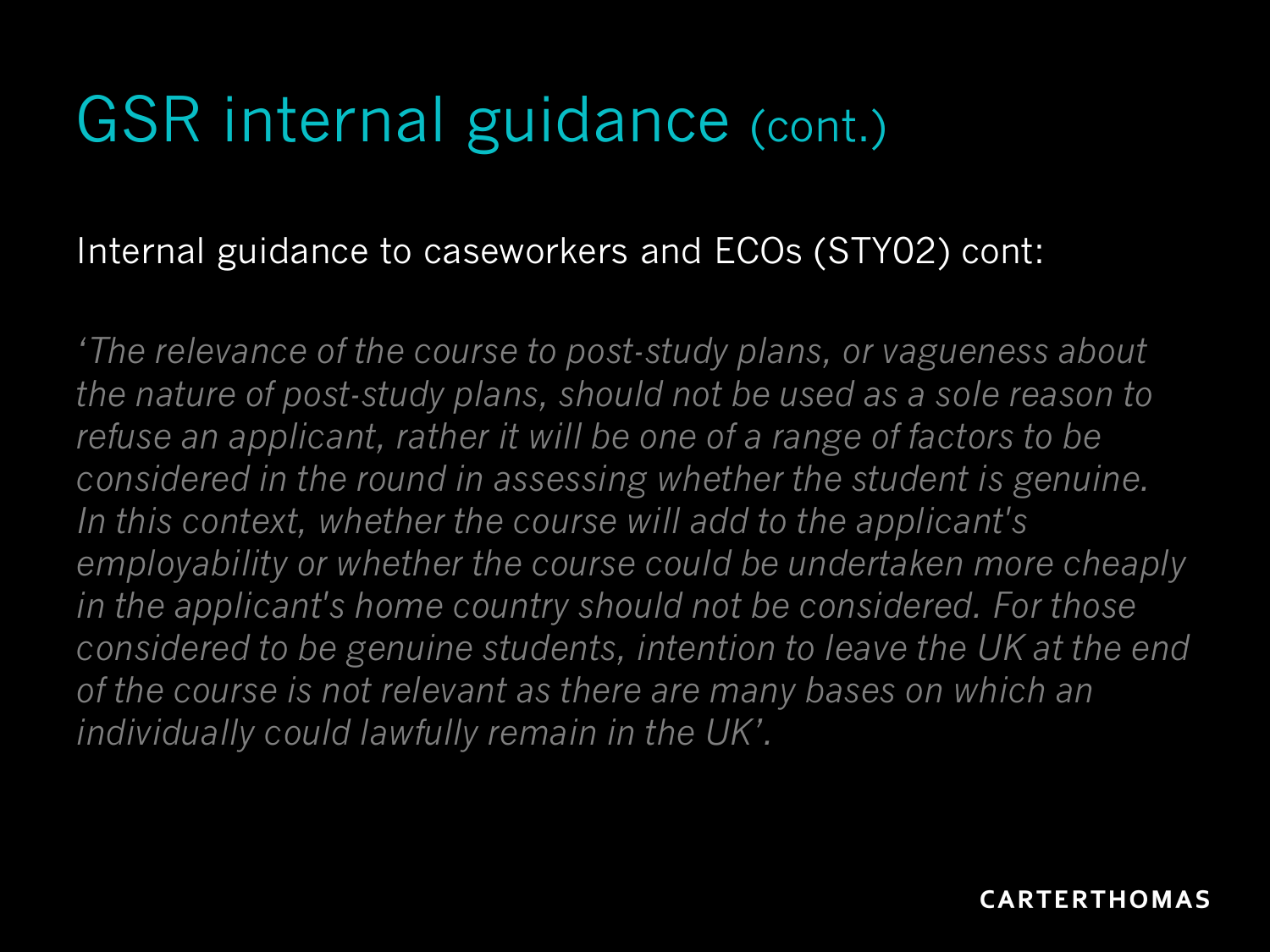# GSR in practice

- ECO must be satisfied on the balance of probabilities that a student is not genuine in order to make a lawful refusal under GSR
- Students from countries deemed low risk will not be interviewed
- At the moment GSR refusals are not taken into account when calculating HTS refusal rate but this is likely to change
- A sponsor found issuing CAS to high volumes of students who are refused under GSR may be regarded as failing to help prevent abuse and other breaches (language testing, etc) (Sponsor guidance paragraph 15 (a))
- The Home Office announced in December 2012 that over 100,000 interviews will take place this year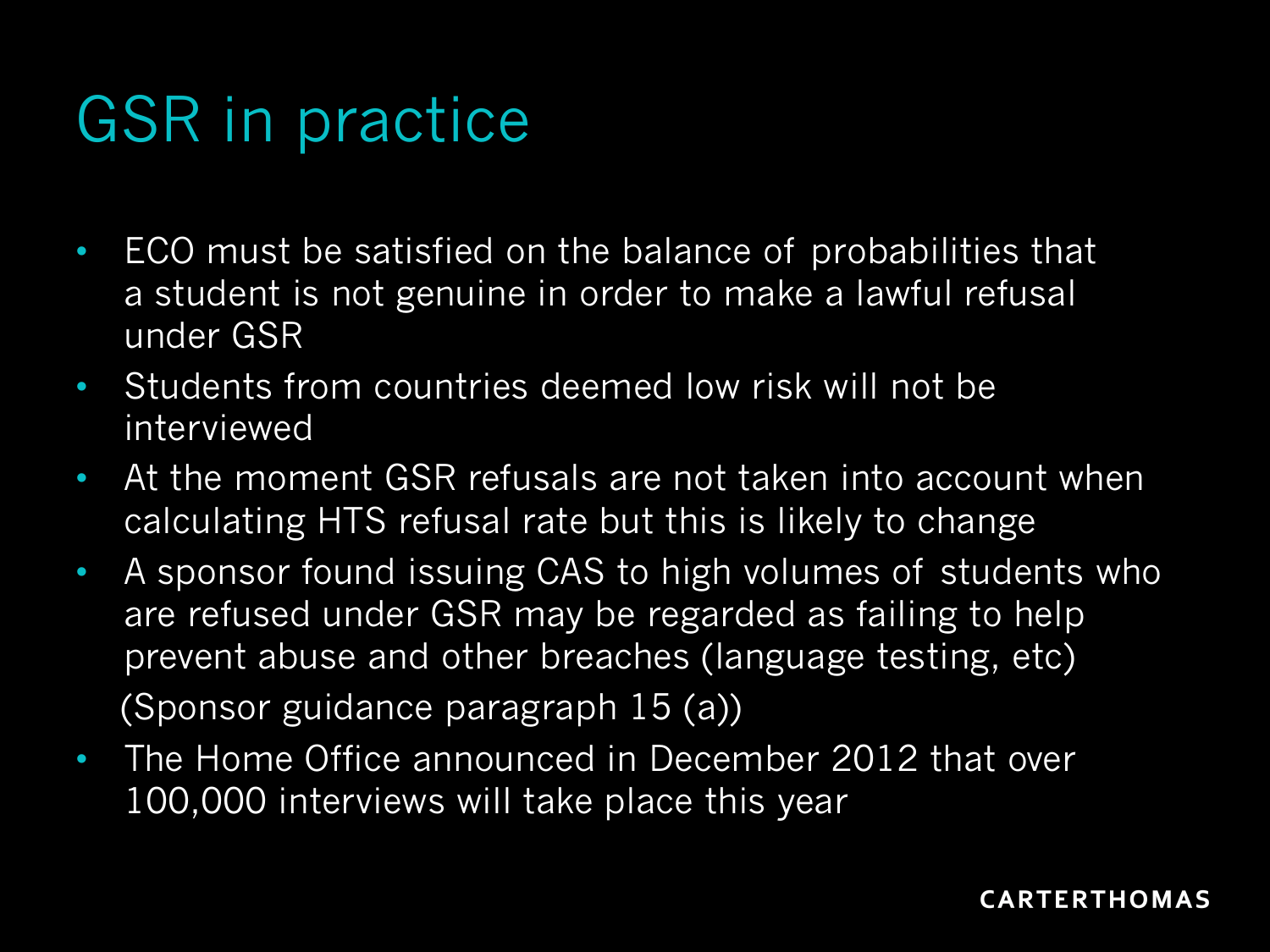# GSR in practice (cont.)

Sponsors or agents can:

- Let applicants know that they may be called for an interview and must attend
- Outline the type of questions they may be asked
- Include requests for some of the information from students at the beginning
- Advise applicants to spend time preparing for interviews, including rehearsing questions with friends or relatives
- Advise applicants to make a detailed note of questions they are asked and information they provide
- Ensure that applicants who are refused are aware of their right to seek Administrative Review and to receive a copy of the interview record (via a Subject Access Request if necessary)

#### **CARTERTHOMAS**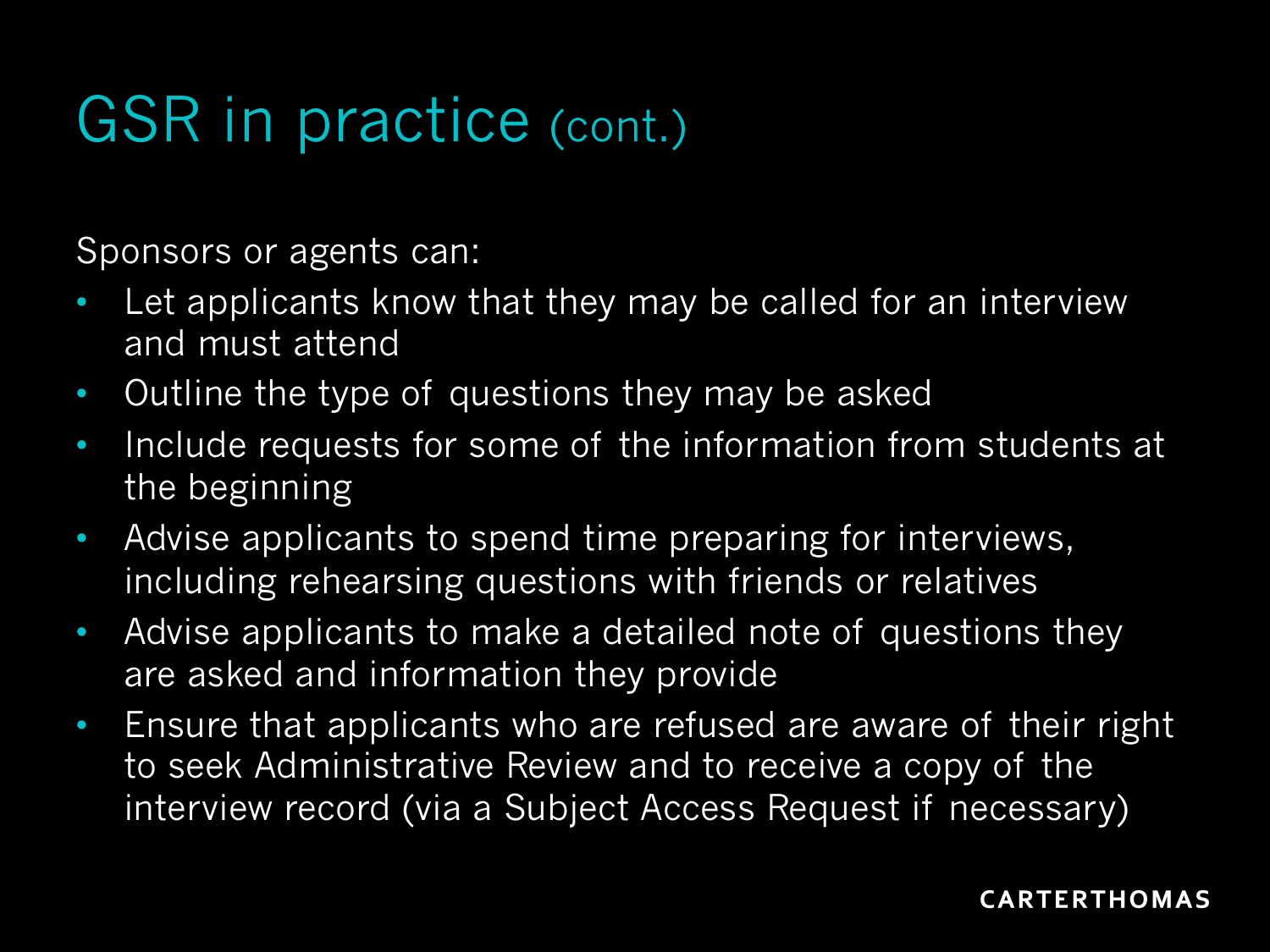# New opportunities: course offerings

An institution can only issue a CAS to enable a student to study a course that is of a type permitted in the sponsor guidance.

Tier 4 (General)

- Minimum course level (QCF 3 or CEFR B2)
- Full-time
- Lead to an approved qualification (as defined by the Home Office)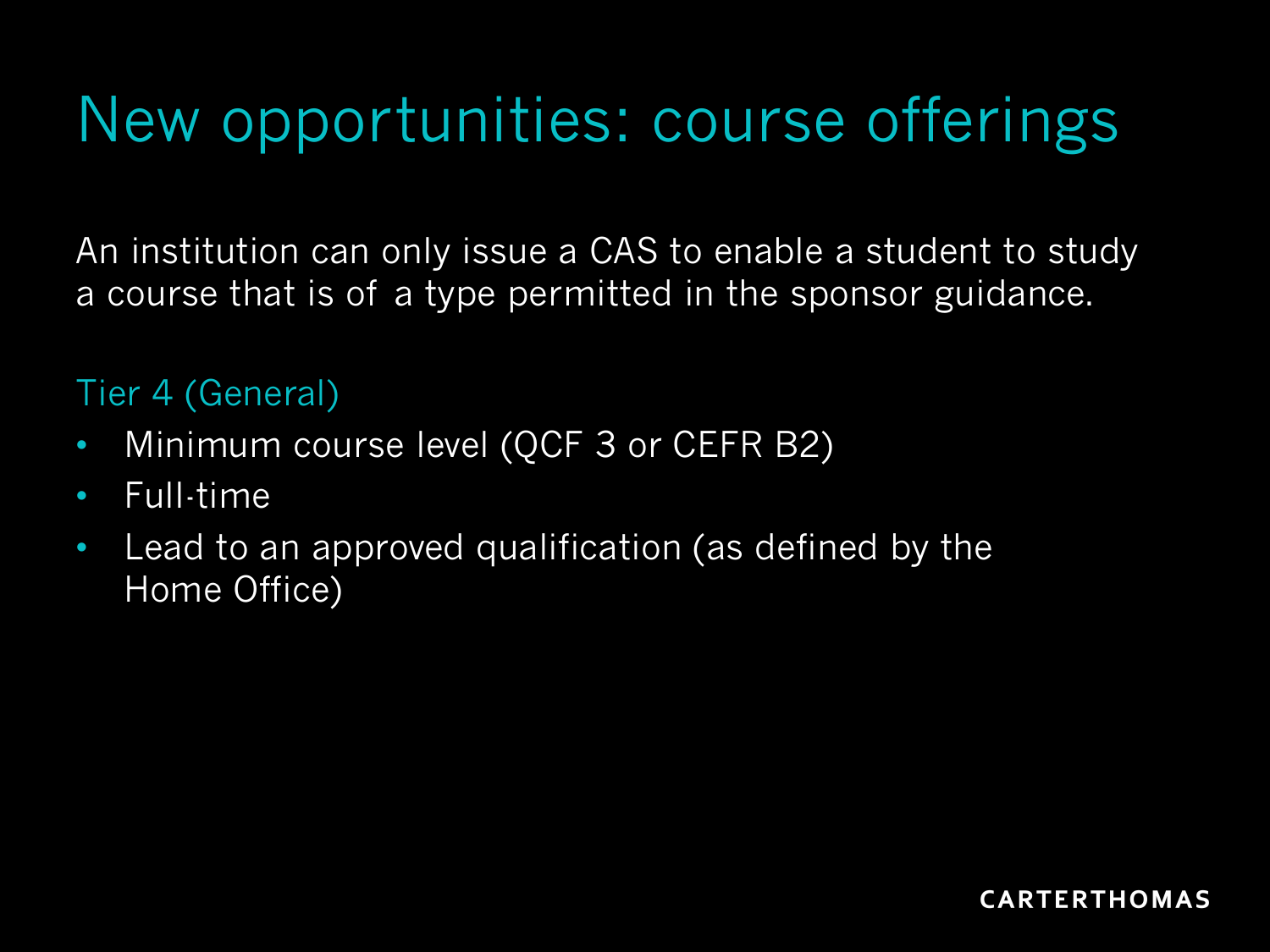# Course offerings: Tier 4 General

### Full-time

- Leads to a UK-recognised qualification at level 6 or above on the QCF. (The Home Office does not define 'full-time' in relation to degree level studies and this is left to the awarding institution to determine. A bachelors degree where there are only 8 hours of classroom based study a week would meet the requirements); *or*
- An overseas higher education course that:
	- i. the student is studying for in the UK; *and*
	- ii. leads to a qualification from an overseas higher education institution that is recognised as being equivalent to a UK higher education qualification; *or*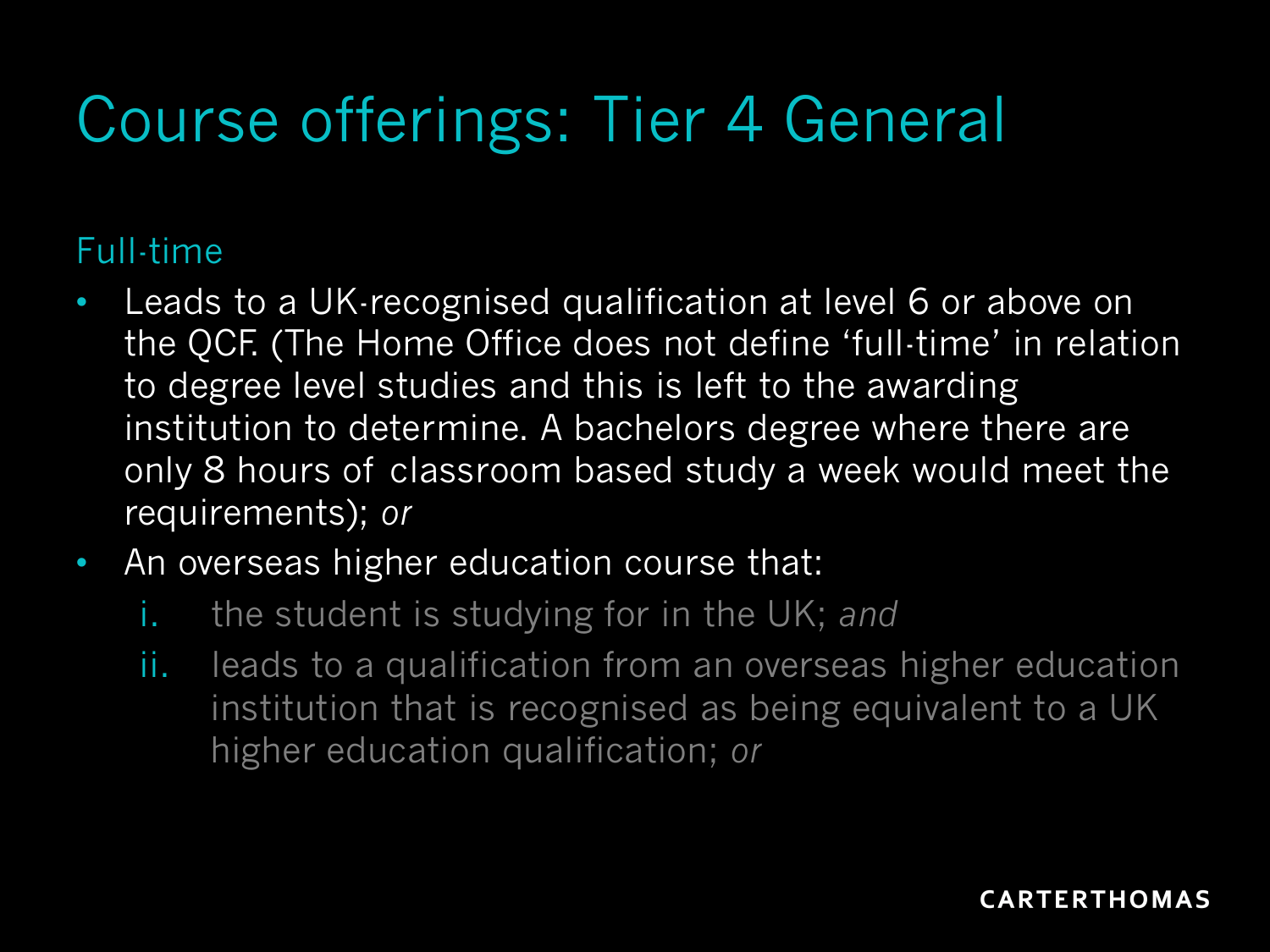• A course of study below UK degree level that involves a minimum of 15 hours a week of classroom-based, daytime study (08:00 – 18:00, Monday to Friday). (An A-level or English language course, for instance, where the student is studying less than 15 hours a week in the classroom would not meet the criteria)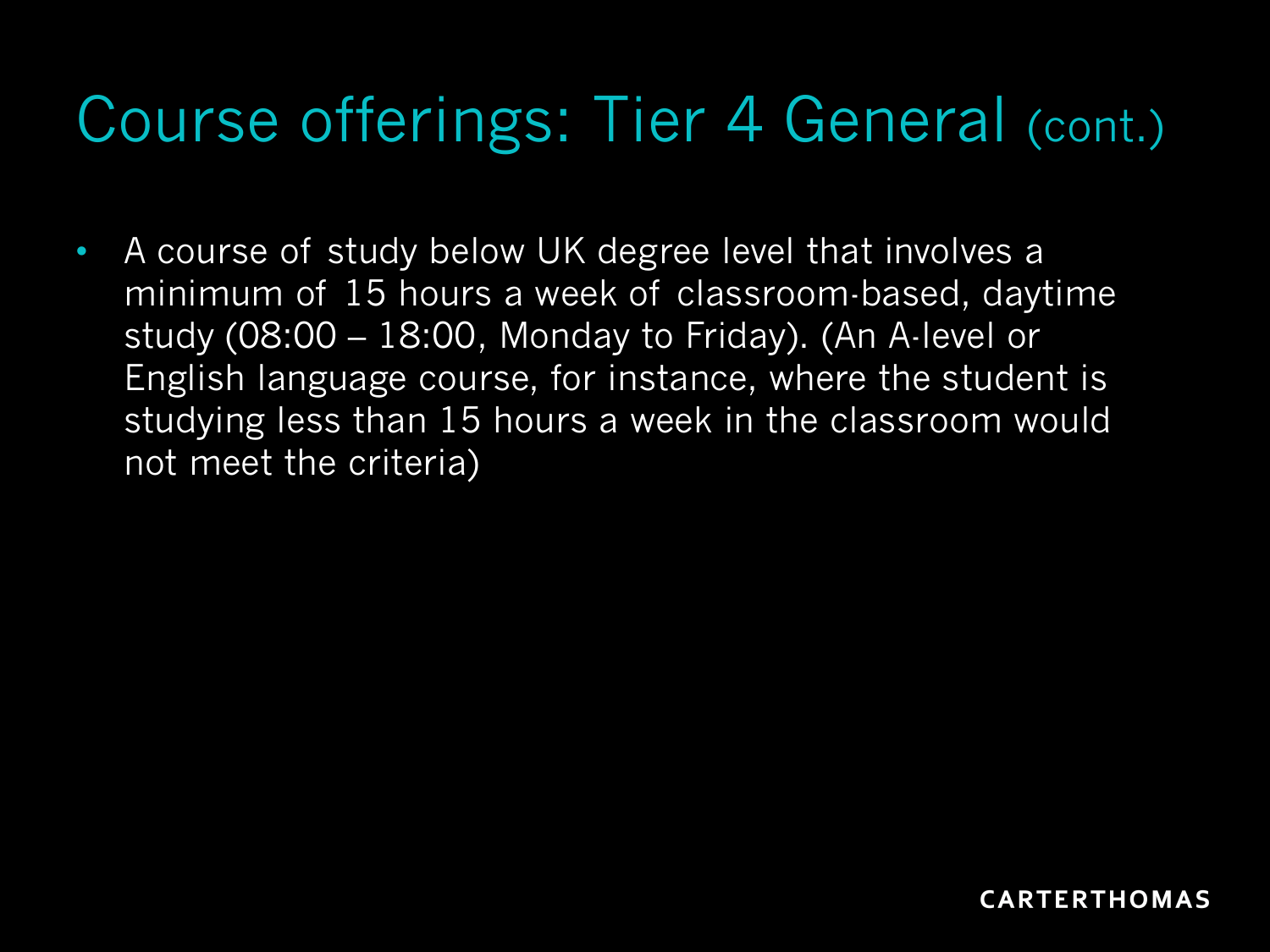#### Approved qualification

Courses must be:

- Awarded or validated by an institution that has been granted degree awarding powers by a Royal Charter, an Act of Parliament or the Privy Council. These are known as 'recognised bodies' and include all UK universities and some higher education colleges; *or*
- Recognised by one or more recognised body through a formal articulation agreement with the awarding body; *or*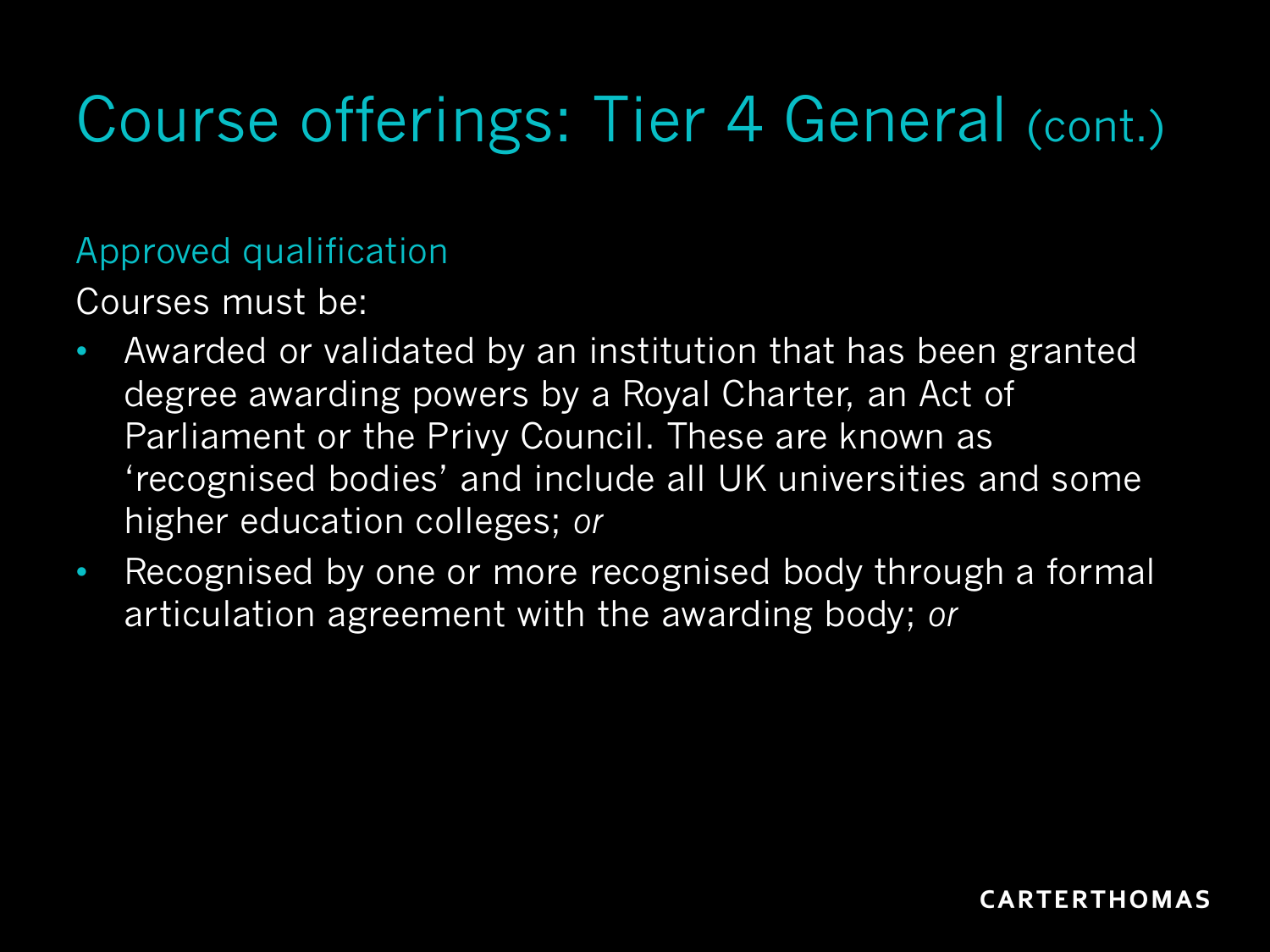- On the Register of Regulated Qualifications at QCF level 3 or above (English, Wales and Northern Ireland) or accredited at level 6 or above in the (SCQF) by the Scottish Qualifications Authority; *or*
- An overseas qualification that UK NARIC can assess as valid and equivalent to level 3 or above on the QCF (or equivalents); *or*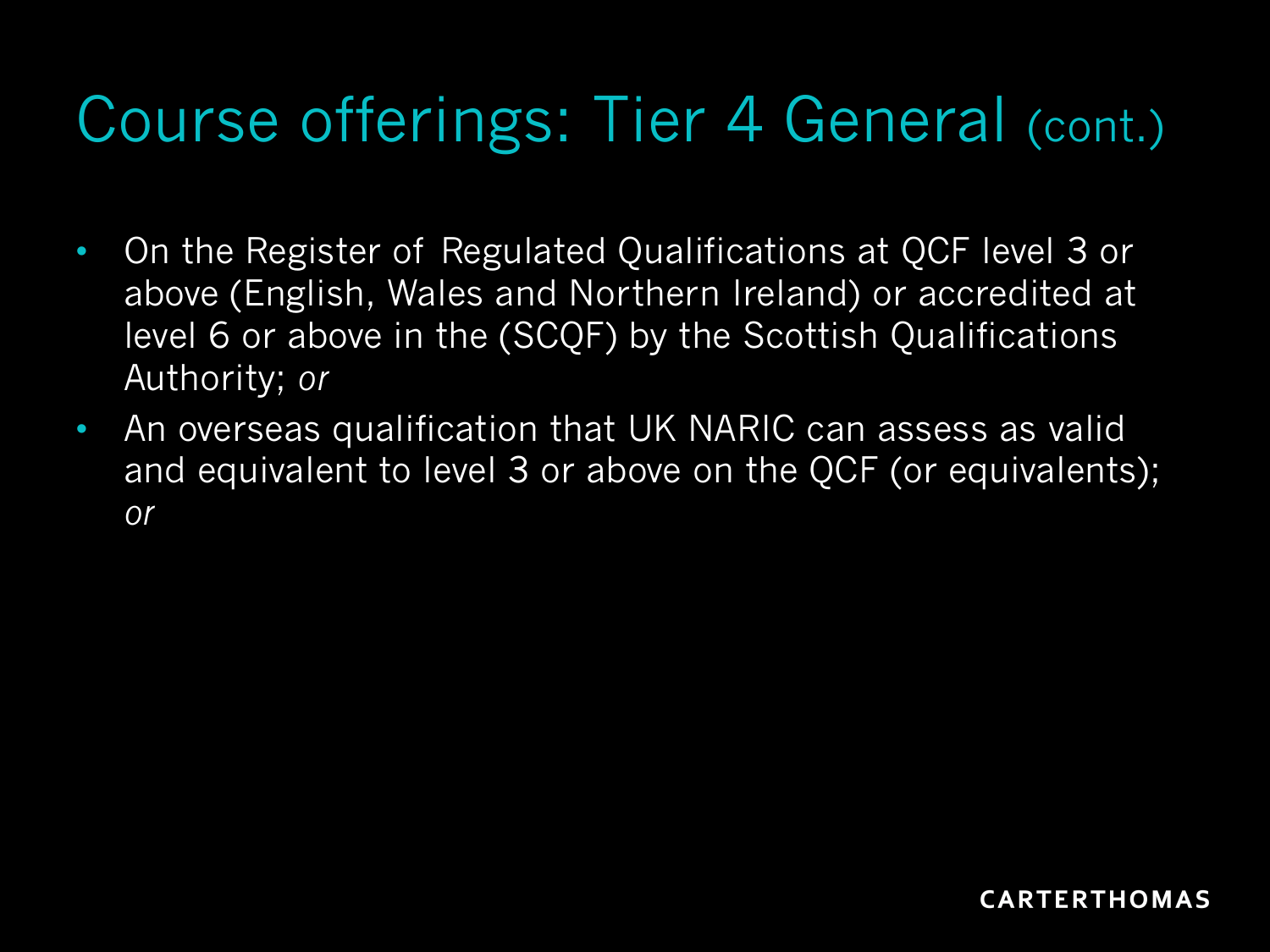- Covered by a formal legal agreement between a UK-recognised body and another education provider or awarding body that:
	- i. is signed by an authorised signatory for institutional agreements within the recognised body, *and*
	- ii. confirms the recognised body's own independent assessment of the level of the programme compared to the QCF (or its equivalents), *and*
	- iii. states that the recognised body would admit any student who successfully completes the named course onto a specific or a range of degree-level courses it offers; *or*
- Acceptable English language tuition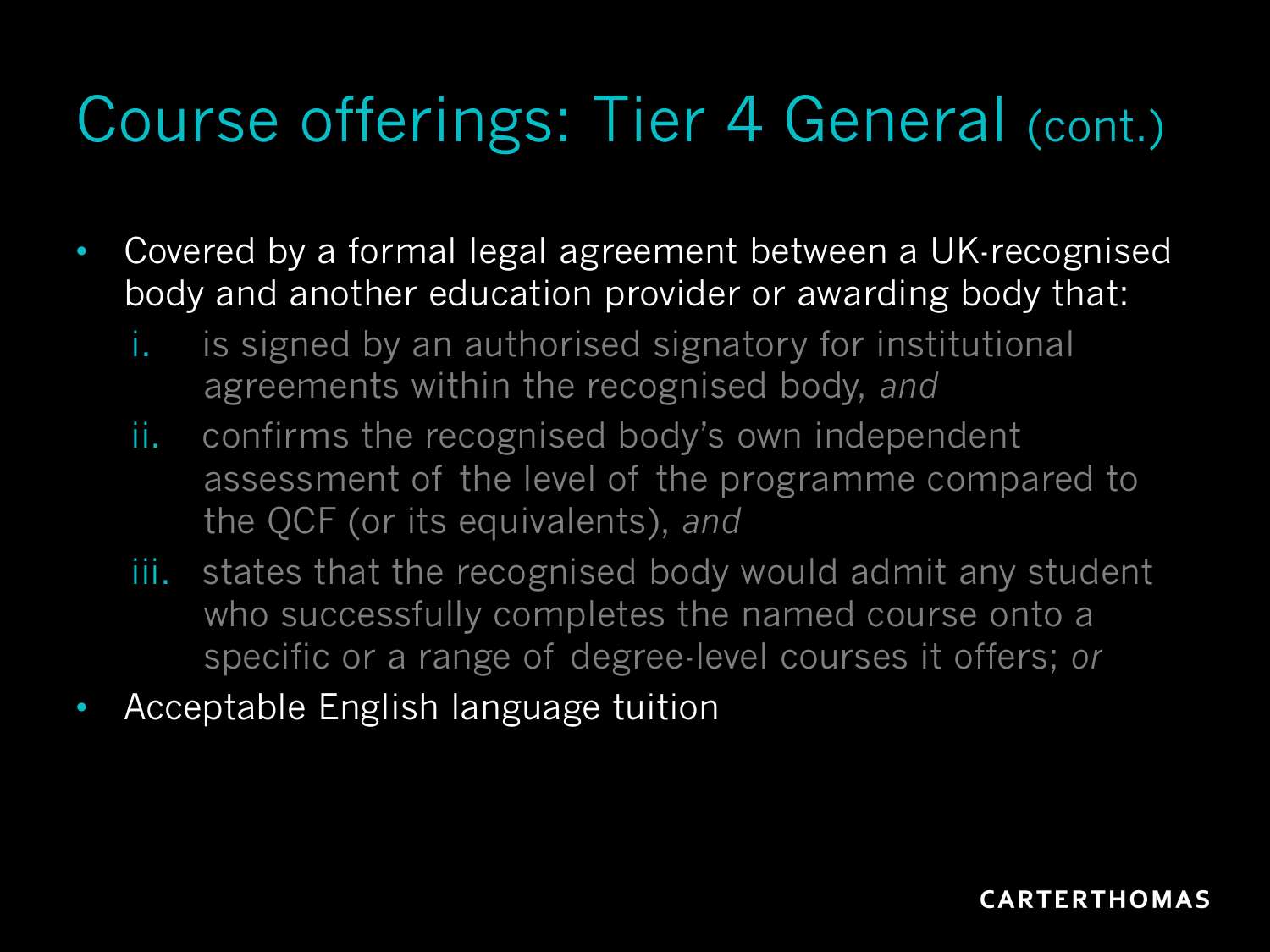# Course offerings: Tier 4 Child

### Tier 4 (Child)

### Main course must be:

- a. taught in line with the National Curriculum; or
- b. taught in line with the QCF; *or*
- c. accepted as being of equivalent academic status by Ofsted (England), or the appropriate bodies in the devolved regions, including the Education and Training Inspectorate (Northern Ireland), Education Scotland (Scotland) and Estyn (Wales); *or*
- d. taught in line with the prevailing inspection standards for independent school education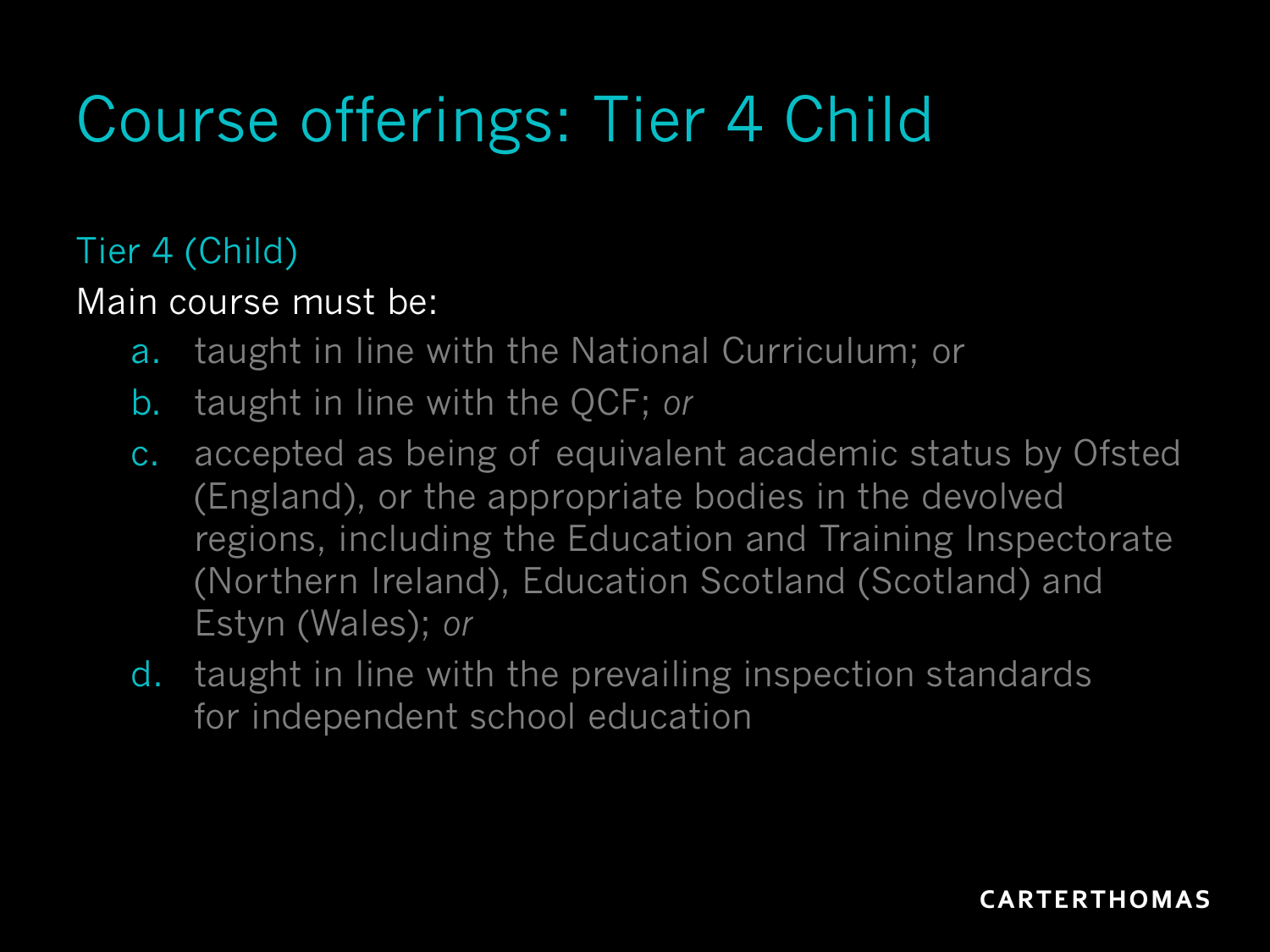# Course offerings: Tier 4 Child (cont.)

- Minimum hours of study are not imposed in relation to the Tier 4 (Child) category
- English language courses cannot be offered, as the main course of study, to students aged 15 or under who are sponsored under Tier 4 (Child). They can be offered as supplementary study so a student sponsored under Tier 4 (Child) could, for instance, study GCSEs or A-Levels as their main course of study and an English language course in addition
- Child students can use the Child Visitor route where English will be the main course of study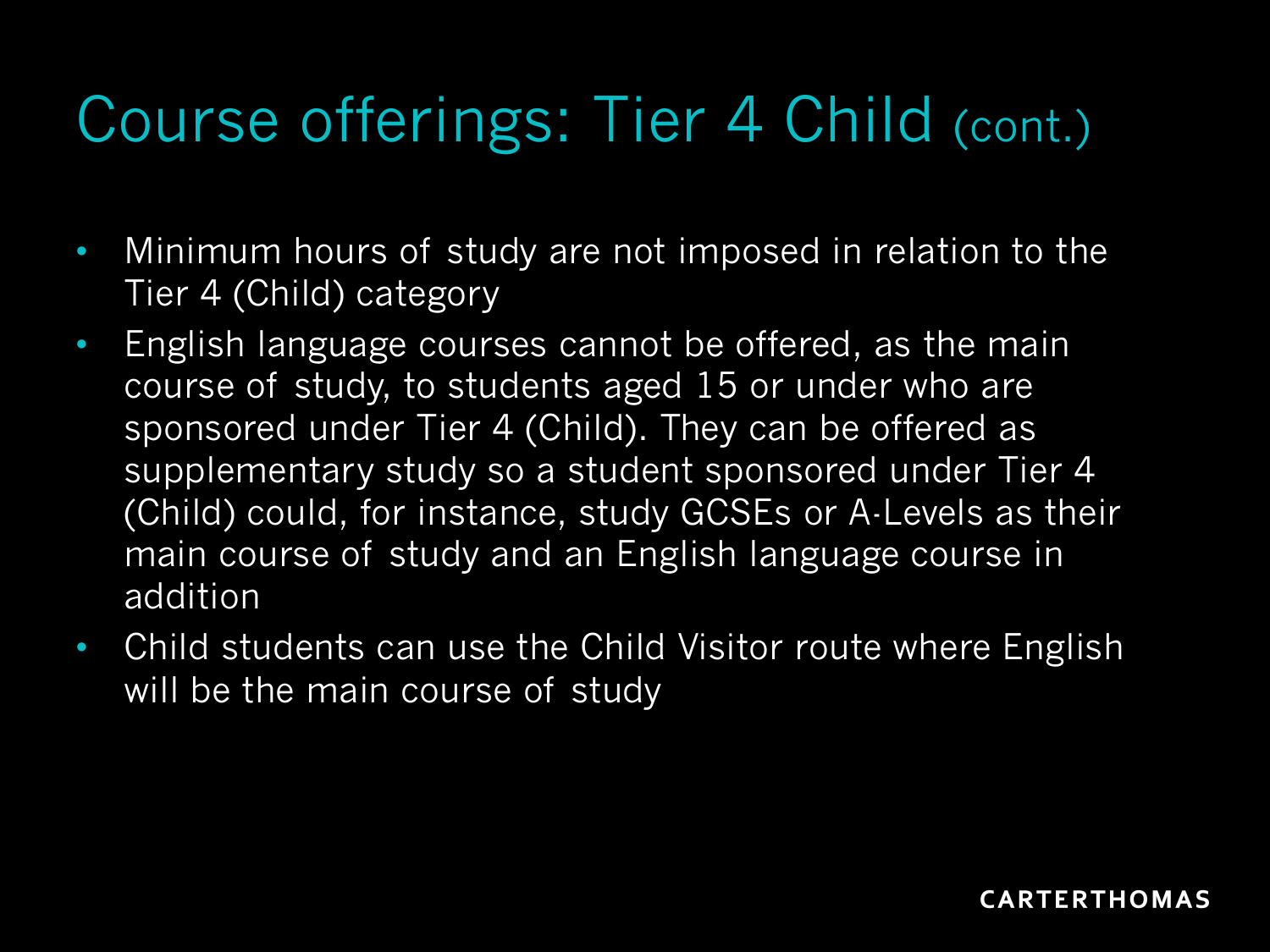# Course offerings: Pre-sessionals

#### Pre-sessional study

- Must meet the requirements of Tier 4 but do not have to lead to a recognised qualification
- Home Office definition 'preparatory course which directly precedes a student's intended main course of study and enables the student to acquire the ancillary skills or knowledge necessary to adjust to study in the UK'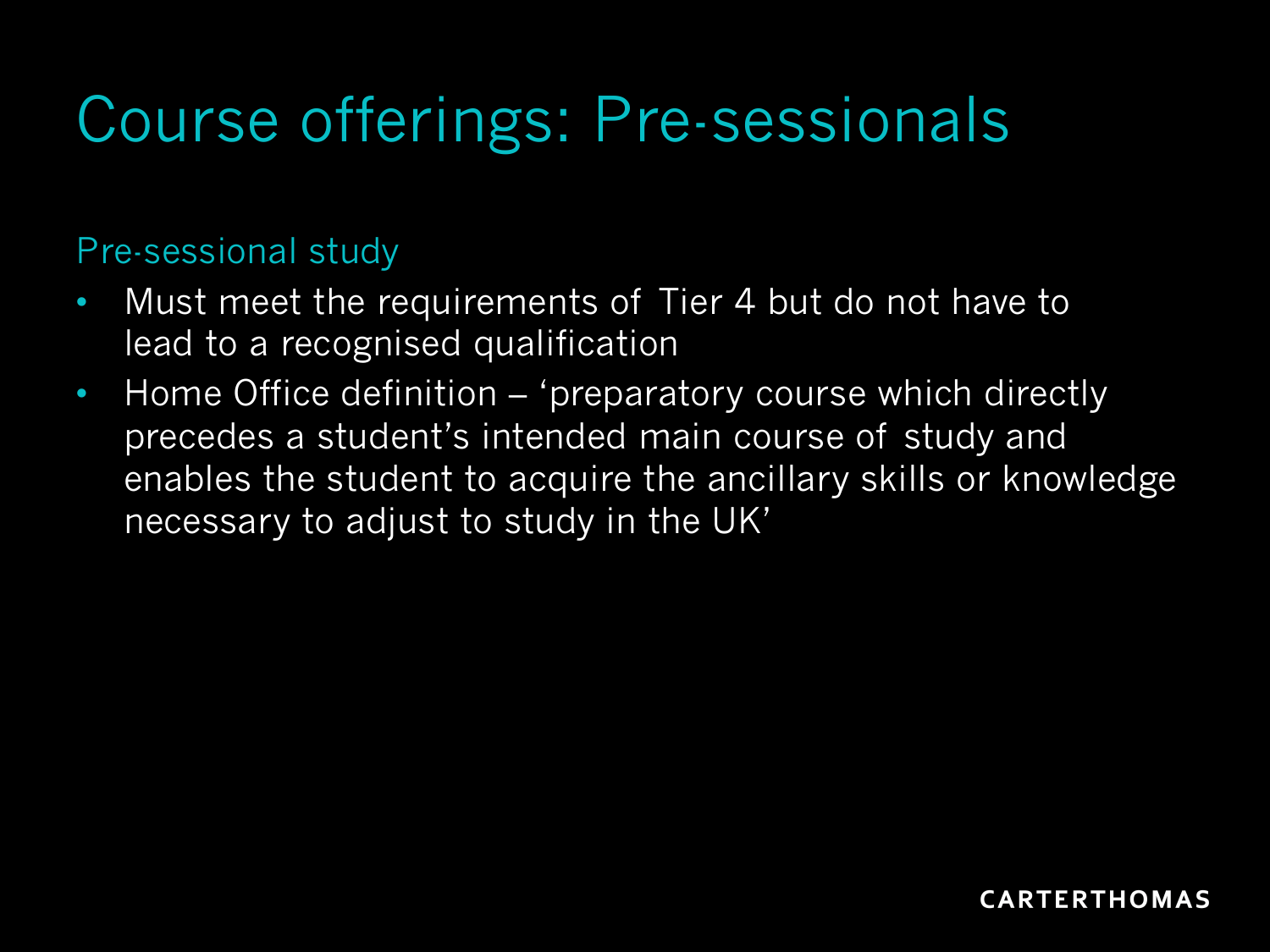### Course offerings: Pre-sessionals (cont.)

- Not restricted to English language and can cover other topics
- Courses that are designed to give a student fundamental training in a subject as a stepping stone to further or higher education – for instance a Foundation degree – or courses which form an integral part of the main course of study but which are administered separately will not be considered as pre-sessional study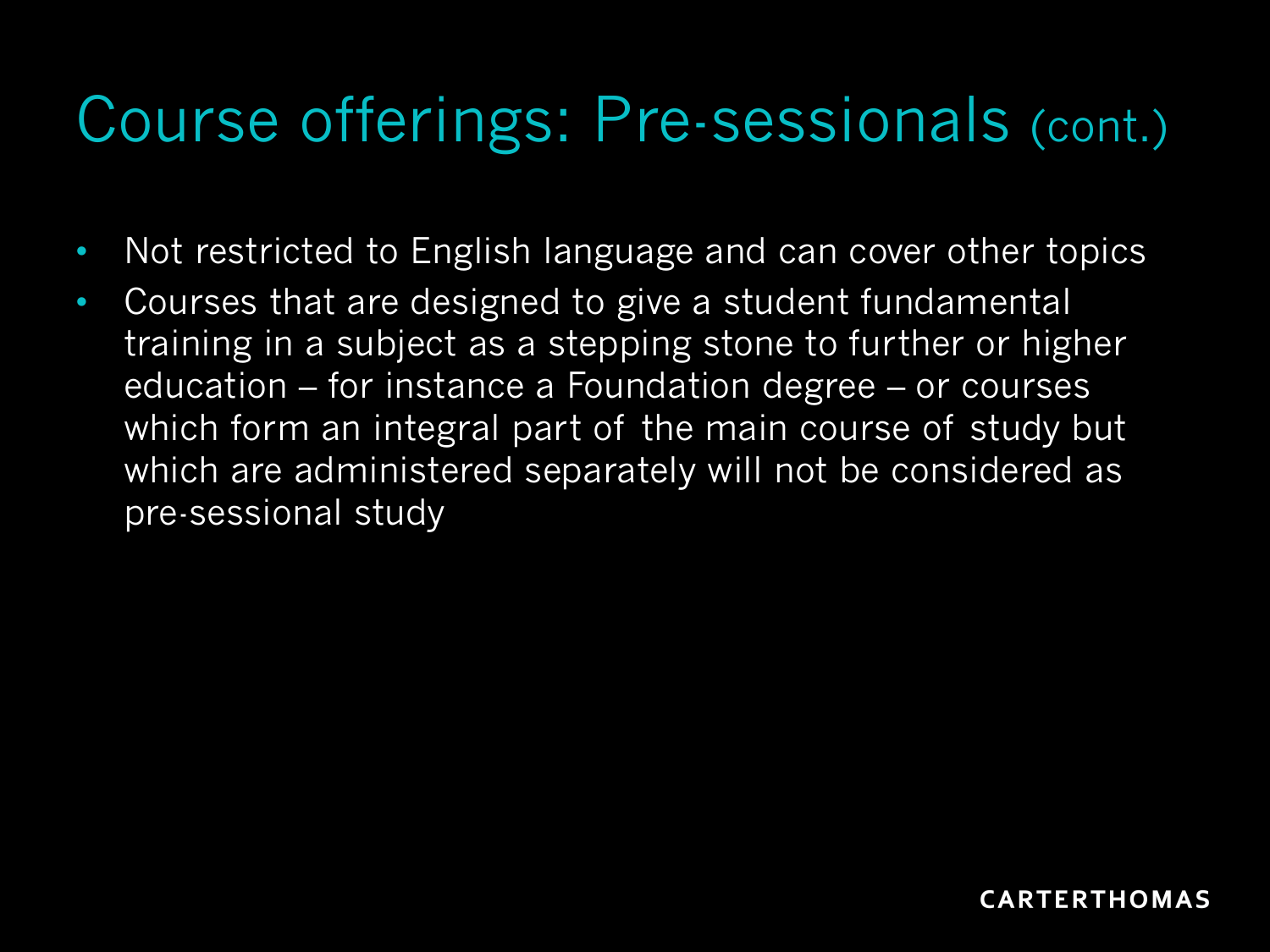# Pre-sessionals: Issuing a single CAS

#### Independent schools

An independent school can assign one CAS to a student that covers both the pre-sessional course and the main course of study providing:

- the school has made an unconditional offer to the Tier 4 (Child) student for a main course of study; *and*
- the total length of the pre-sessional course plus the main course of study is no more than six years (for those under 16) or three years (for 16 and 17 year olds). (The pre-sessional course is not limited to 3 months under Tier 4 (Child) and the Home Office accepts the Sponsor Guidance is unclear)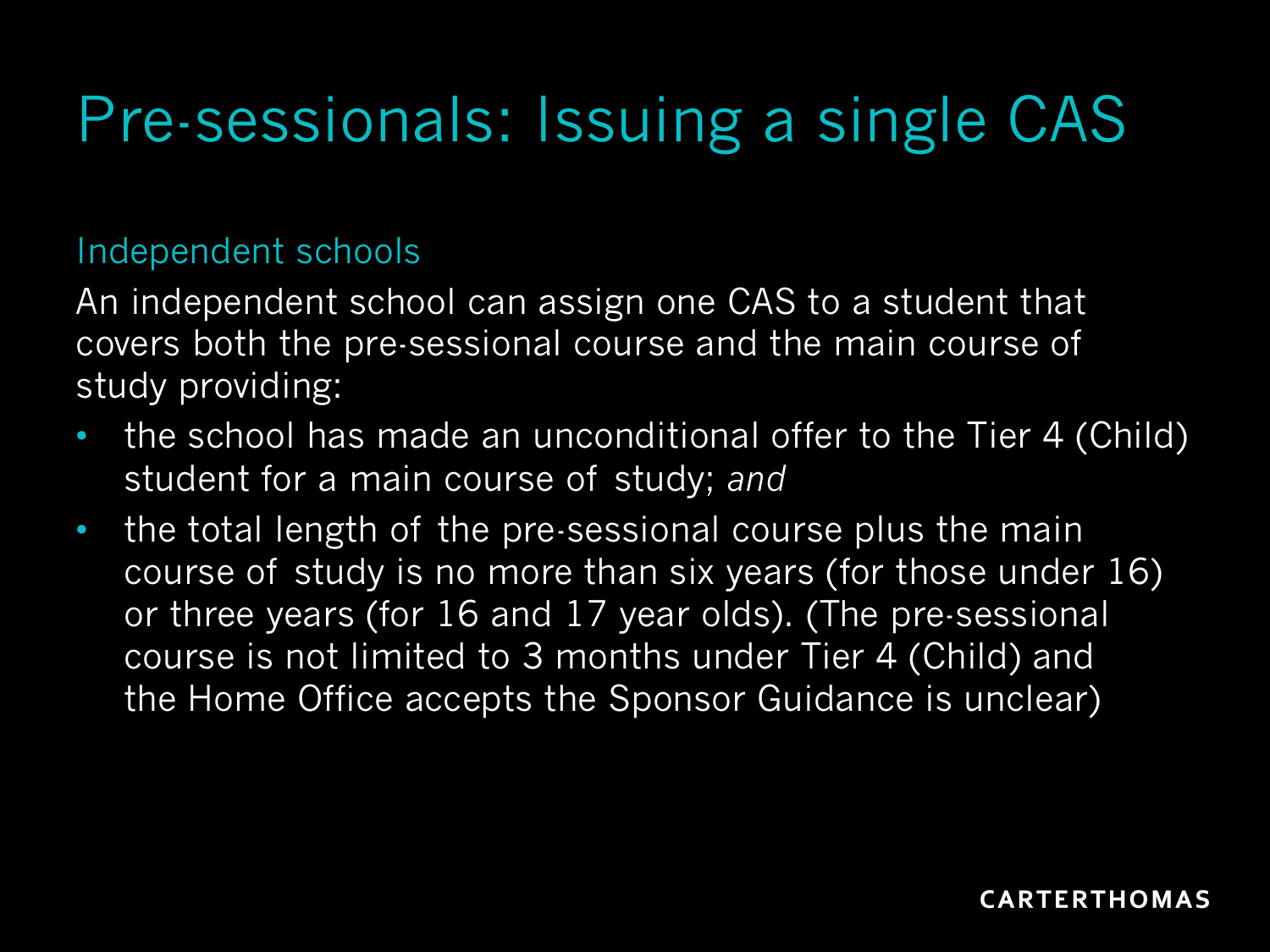### Pre-sessionals: Issuing a single CAS (cont.)

### Higher Education Institutions

A higher education provider can assign one CAS to a student to study both the pre-sessional course and the main course of study providing:

- the student has received an unconditional offer for the main course of study; *and*
- the main course of study is at degree level or above; *and*
- the pre-sessional is no more than three months long; *and*
- the main course will start no later than one month after the date when the pre-sessional ends; *and*
- the requirements of Tier 4 (General) in relation to maximum length of study and English language are met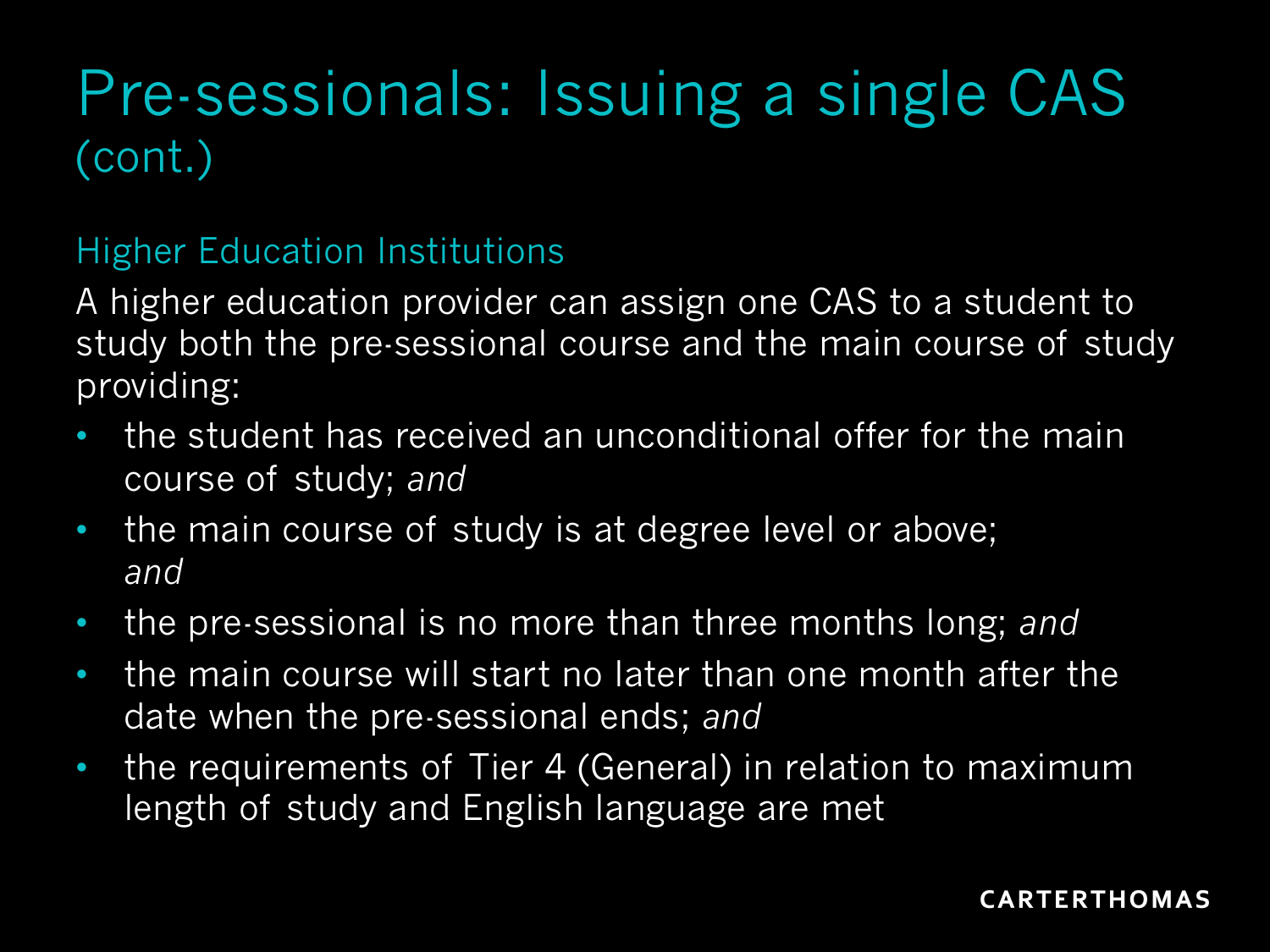# New opportunities: Partnerships

Can students we sponsor be taught at another institution?

The Home Office's position is outlined in paragraph 615 (h) of the current version of the Sponsor Guidance which states:

- *'615. We will revoke your licence immediately for any of the following reasons:*
	- *h. The study element of any course you offer to sponsored students is not taken on your premises or at a partner institution named on your licence and the sponsored student's CAS'.*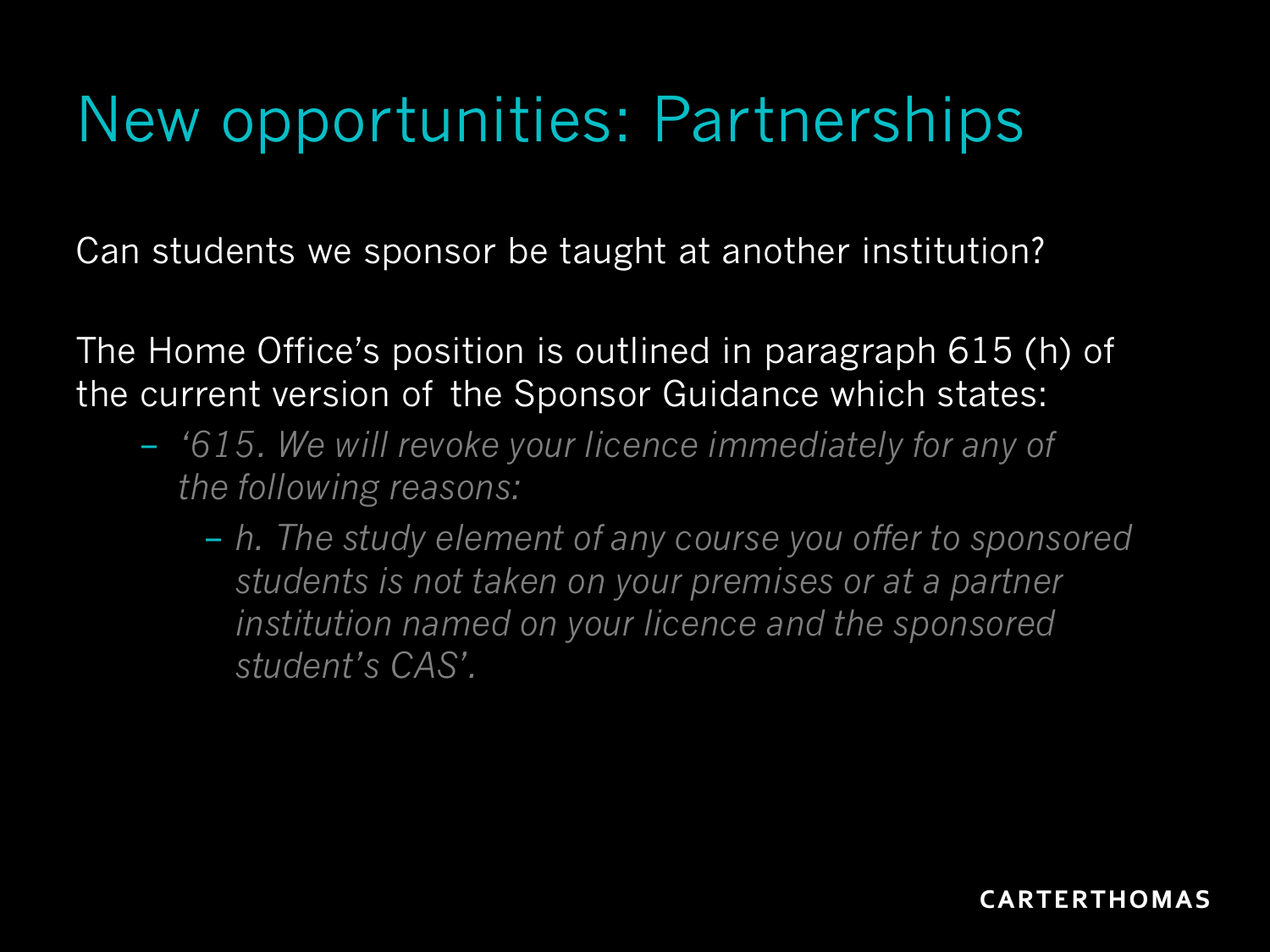# New opportunities: Partnerships (cont.)

International students who you sponsor may only be taught at another education provider's premises in the following circumstances:

- they are taking supplementary study $*$ , as defined in paragraphs 506 – 508 of the current version of the Sponsor Guidance, in which case that study can take place anywhere; *or*
- they are being taught by a provider that is named as a partner institution on your sponsor licence and on the CAS issued to the student (118-122 SG); *or*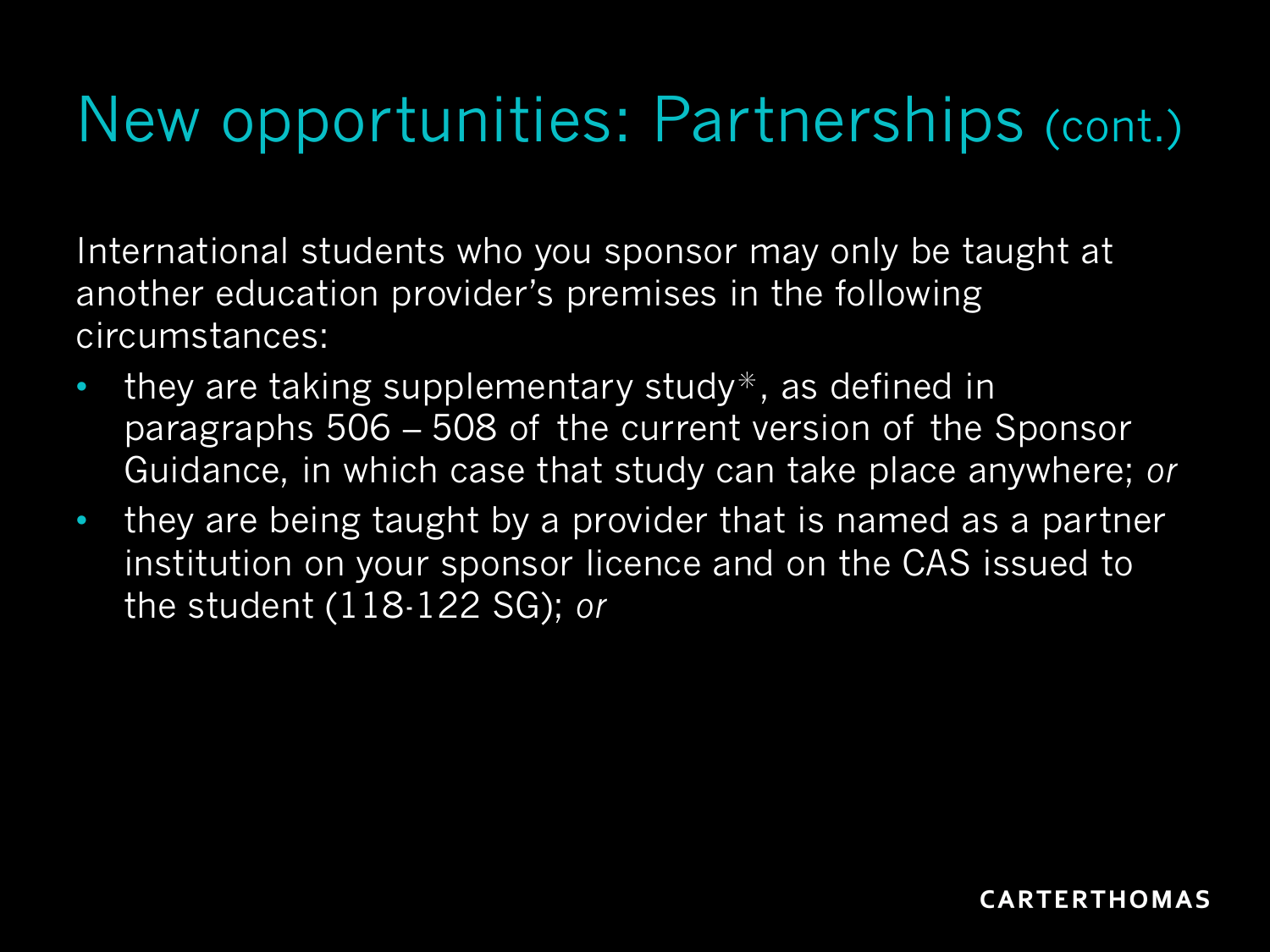## New opportunities: Partnerships (cont.)

- they are being taught by a provider that is recognised as a 'branch' on your sponsor licence (106-116 SG); *or*
- they are being taught at one of your campuses
- $*$  nothing in the rules prohibits supplementary study before or after main course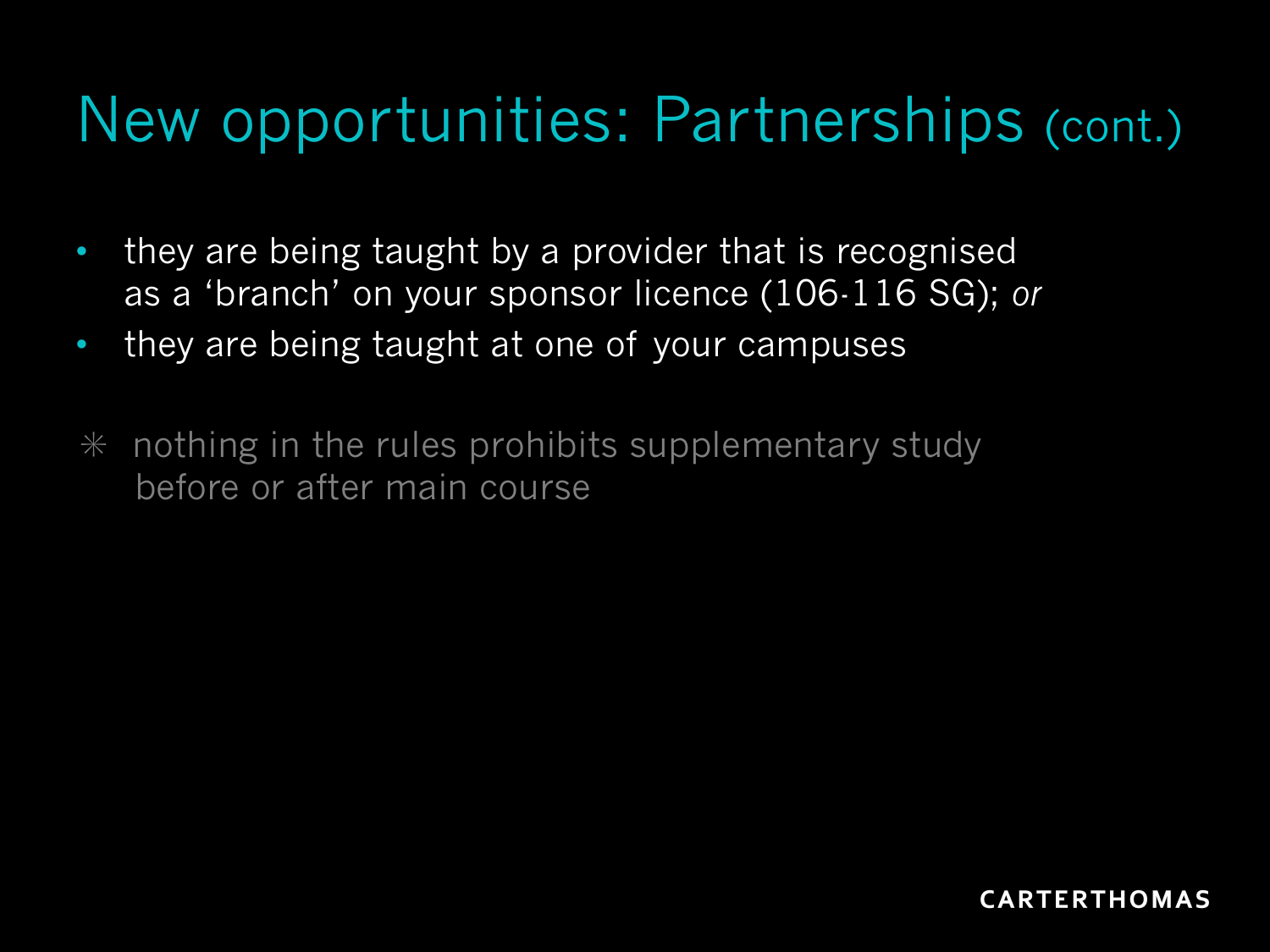# Student visitors/extended student visitors – avoiding refusals

- Some increase in refusals for SVVs and ESVVs
- Mainly due to insufficient evidence of:
	- a. unconditional acceptance/enrolment (acceptance letter)
	- b. previous study or qualifications, including English language ability
	- c. intention to return to home country and links with home country
	- d. financial sponsor's occupation, income and savings, assets and funds set aside specifically to cover UK studies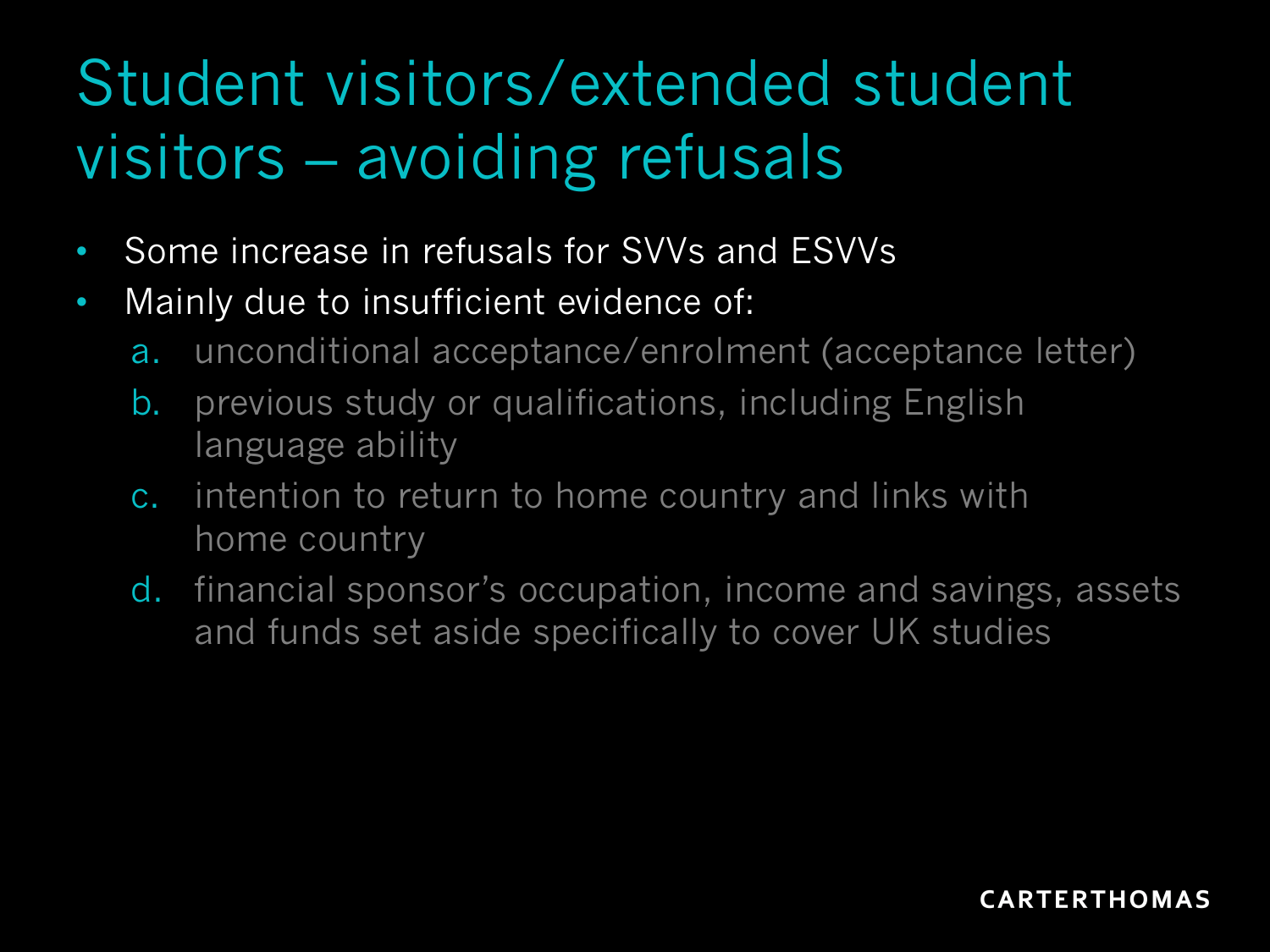# Student visitors/extended student visitors – avoiding refusals (cont...)

- Students from high risk countries with little or no employment/ education history who are applying for long courses face the greatest risk of refusal
- Reasons for previous refusals of leave to enter or stay should be considered carefully and addressed if relevant
- Letter from education provider should contain as much information as possible about accreditation, course name and duration, cost, student specific information (reason for offer, helpful information about accommodation, etc)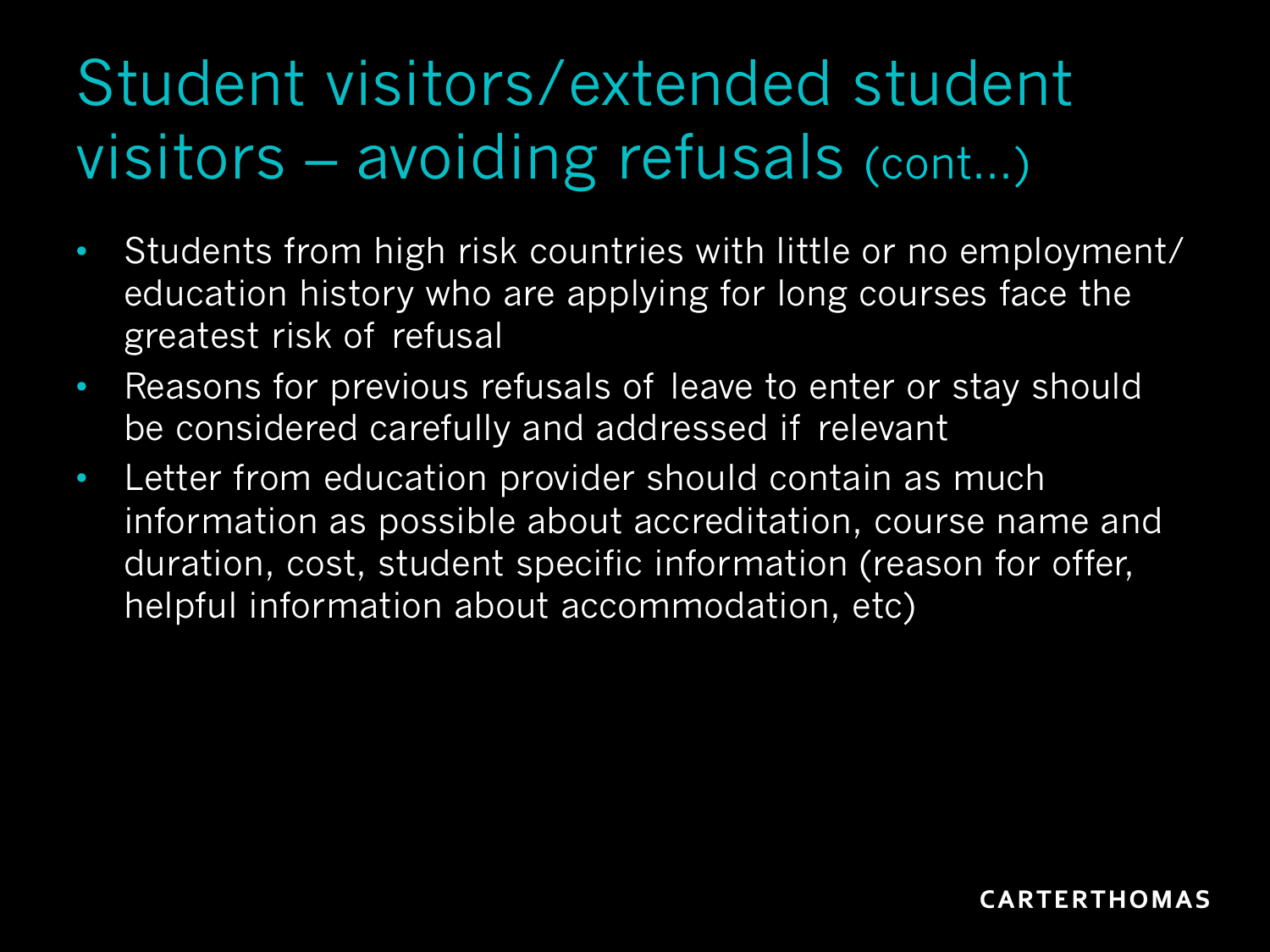# Student visitors/extended student visitors – avoiding refusals (cont...)

- Comprehensive information about the student's employment, prior study, relevance to UK study and information to demonstrate that they are likely to return to their home country will assist greatly
- Comprehensive information as to the financial sponsor's position is also important (reasons for sponsoring and ability)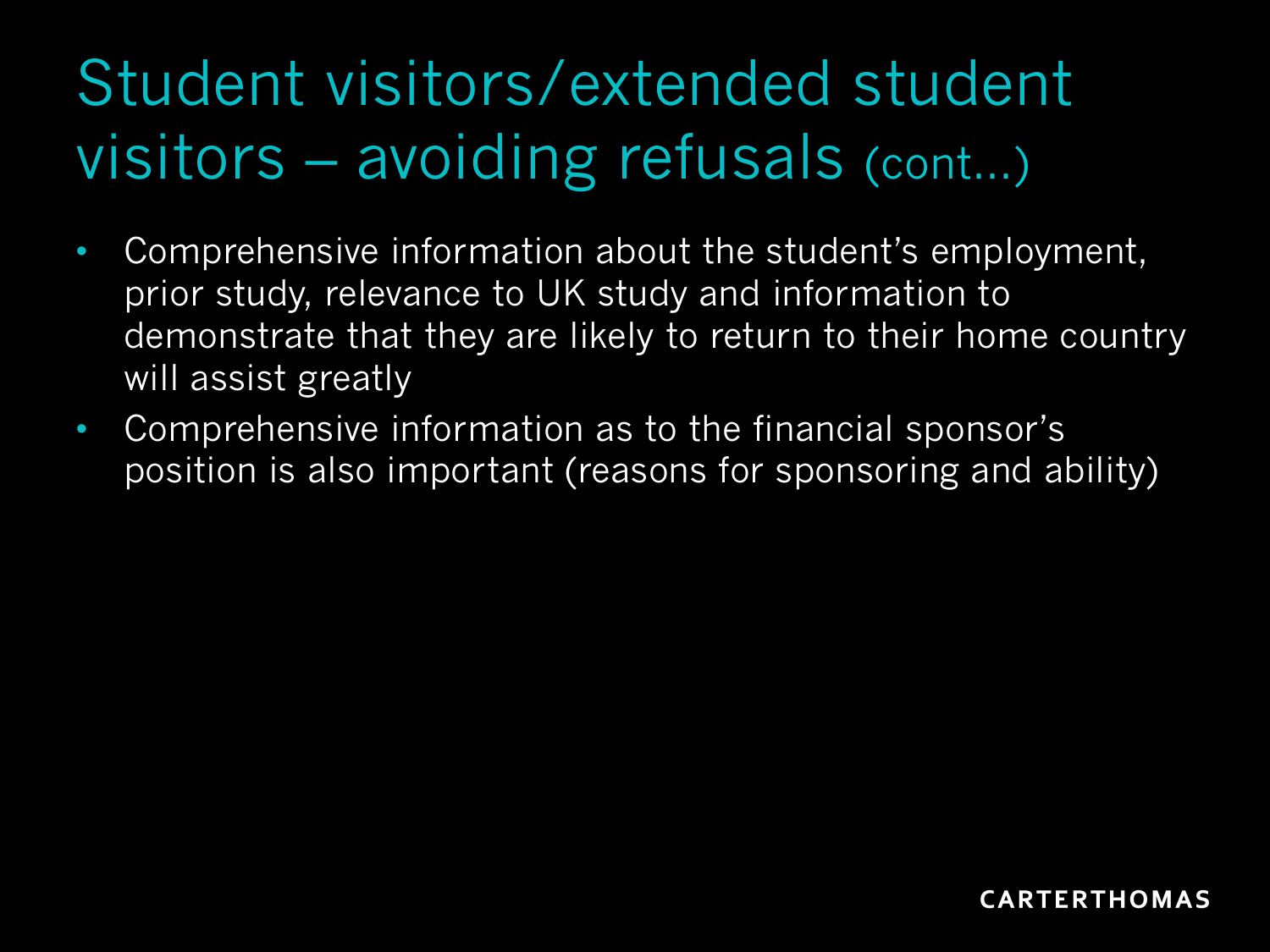# Student visitors/extended student visitors – future

- Home Office report published in June 2013 confirmed that the SV route is working well
- However, significant numbers of refusals may change that position
- Those with a Tier 4 licence particularly should be careful to ensure that students in the SV and ESV categories do not breach immigration conditions or overstay because one of the duties of a sponsor is to 'help to prevent the system from being abused' (Sponsor guidance paragraph 15 (a))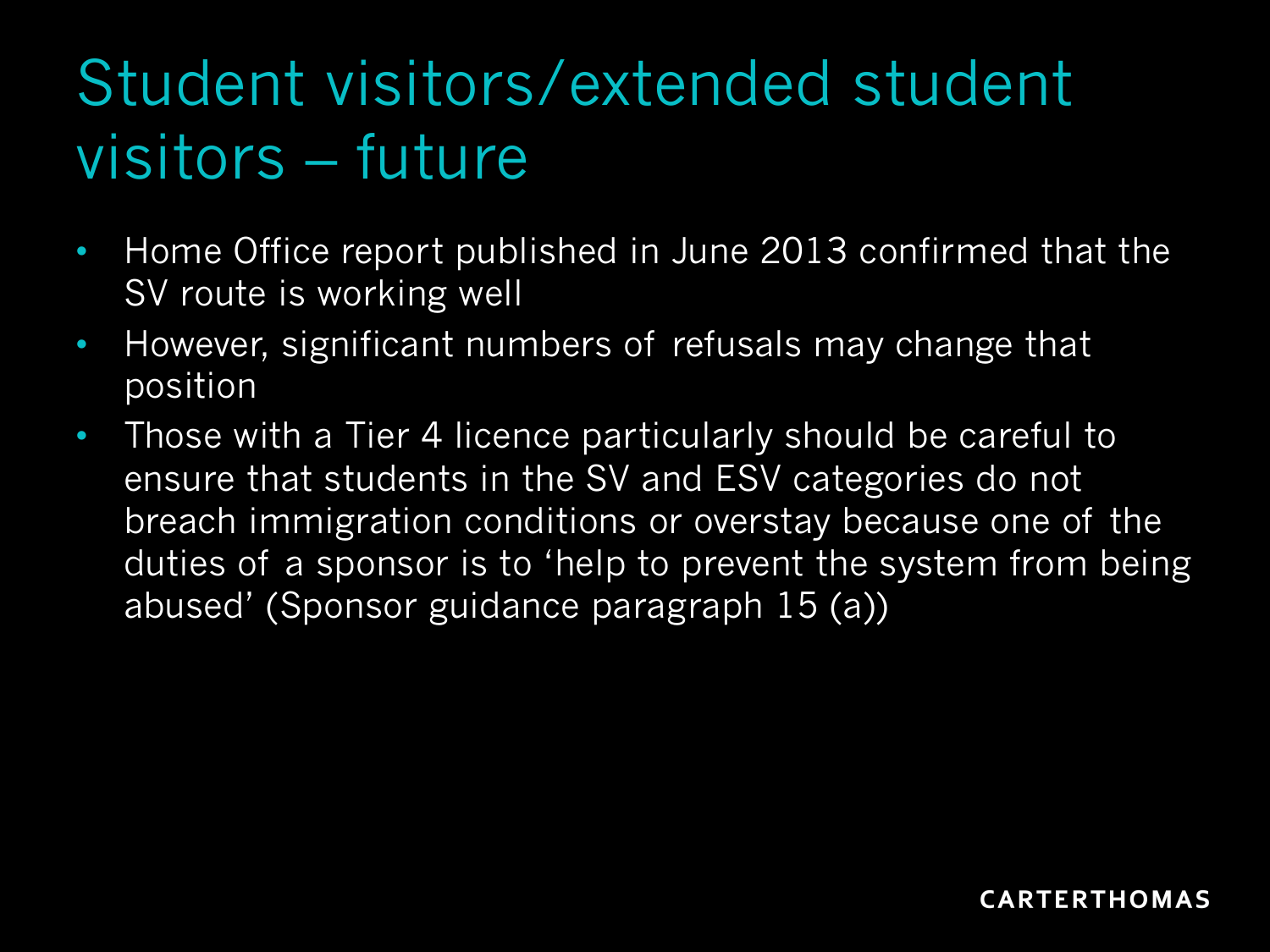# Future developments

• Immigration Bill (Autumn 2013)

- tackling illegal immigration in privately rented accommodation
- migrant access to health services in the UK
- stricter penalties for those employing illegal workers
- Financial bonds for visitors
- New Immigration Rules (October 2013)
- More interviews (students, entrepreneurs, spouses)
- More compliance visits
- Premium customer service
- Initiatives to attract genuine international students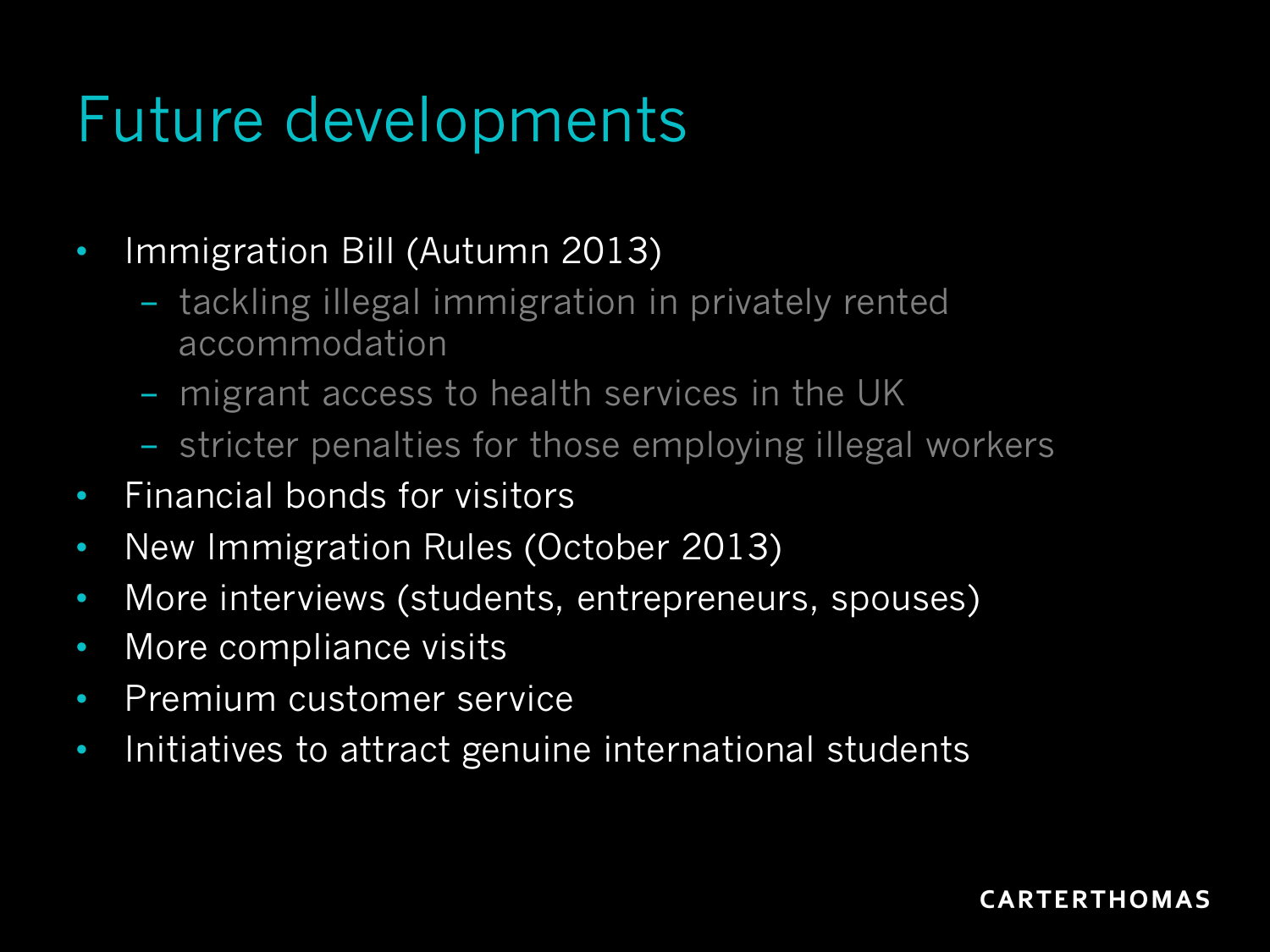#### **CARTERTHOMAS**

### Questions?

#### CONTACT US

E: ncarter@carterthomas.co.uk T: +44 (0)20 7484 5018 M: +44 (0)7956 313 508

#### For latest immigration news visit:

Twitter @ct\_law www.carterthomas.co.uk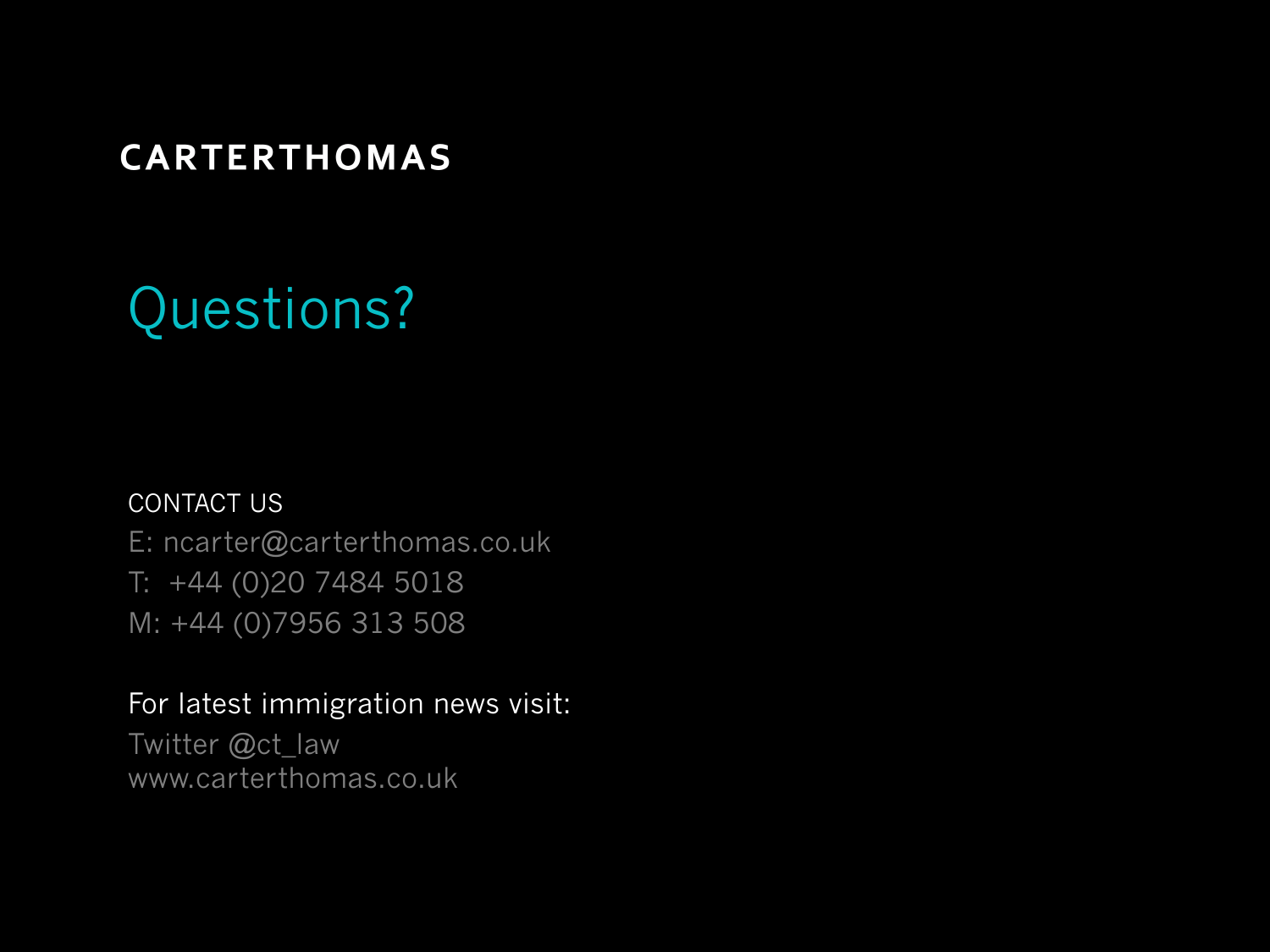### Our education sector services

- Sponsor licence and HTS applications
- Tier 4 compliance checks
- SV and ESV compliance
- International student policies: reviews and advice
- Guidance on new course offerings, partnerships and other growth initiatives
- Tier 2 and Tier 5 (for employees, tutors, etc)
- Post Study Work options
- Strategic advice on dealing with enforcement action

For latest news and commentary visit: www.carterthomas.co.uk

#### **CARTERTHOMAS**